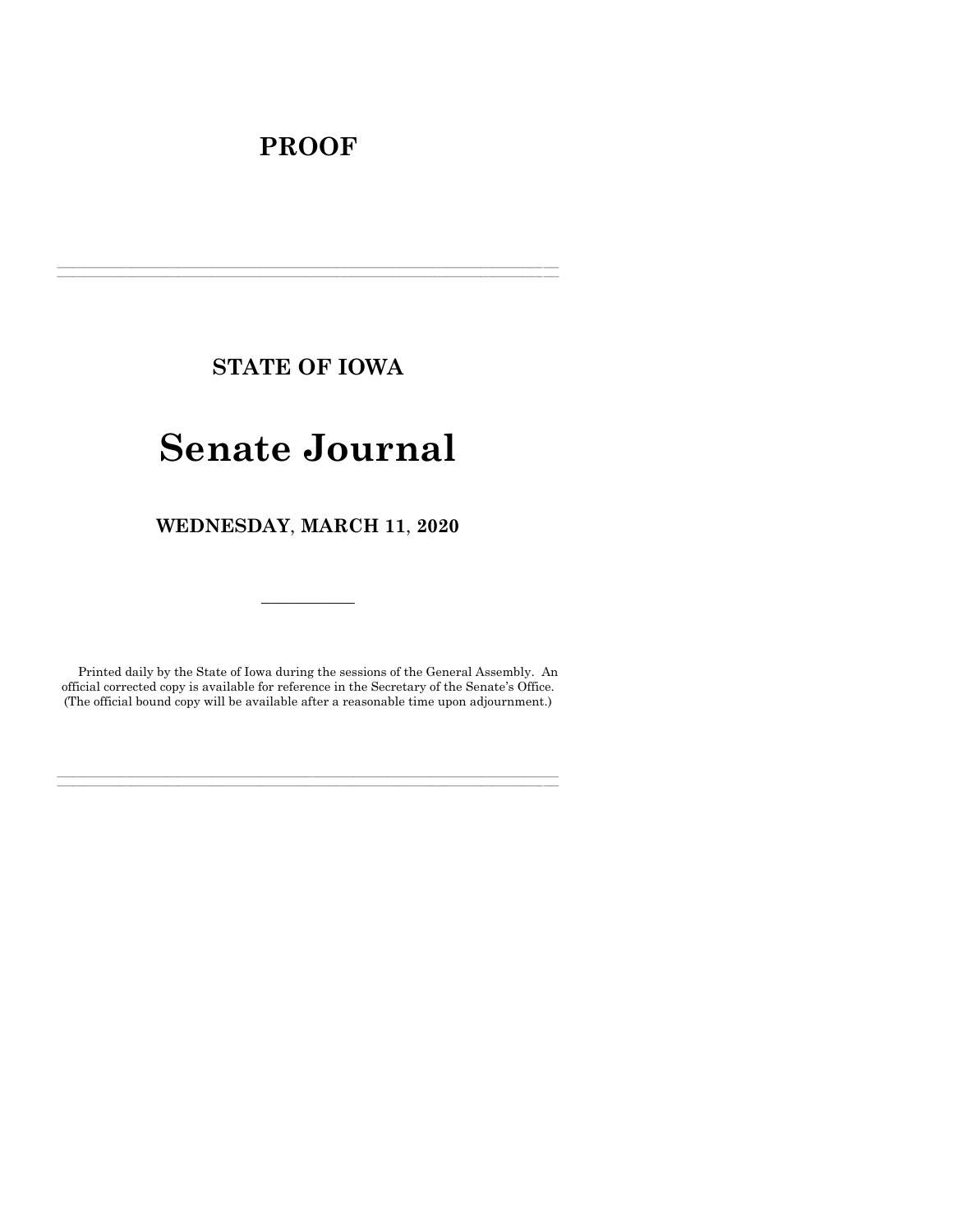## **JOURNAL OF THE SENATE**

 $\frac{1}{2}$ 

FIFTY-NINTH CALENDAR DAY THIRTY-FIFTH SESSION DAY

Senate Chamber Des Moines, Iowa, Wednesday, March 11, 2020

The Senate met in regular session at 9:02 a.m., President Schneider presiding.

Prayer was offered by Pastor Dave Wood of the Walnut Creek Baptist Church in Muscatine, Iowa. He was the guest of Senator Lofgren.

## PLEDGE OF ALLEGIANCE

The Pledge of Allegiance was led by Senate Page Makenna Gregurek.

The Journal of Tuesday, March 10, 2020, was approved.

## HOUSE MESSAGES RECEIVED AND CONSIDERED

The following messages were received from the Chief Clerk of the House:

MR. PRESIDENT: I am directed to inform your honorable body that the House has on March 10, 2020, **passed** the following bills in which the concurrence of the House was asked:

**[Senate File 2119](https://www.legis.iowa.gov/legislation/BillBook?ga=88&ba=SF2119)**, a bill for an act relating to controlled substances, including amending the controlled substance schedules, removing certain references to marijuana, making penalties applicable, and including effective date provisions.

**[Senate File 2275](https://www.legis.iowa.gov/legislation/BillBook?ga=88&ba=SF2275)**, a bill for an act relating to eluding or attempting to elude a pursuing law enforcement vehicle and providing penalties.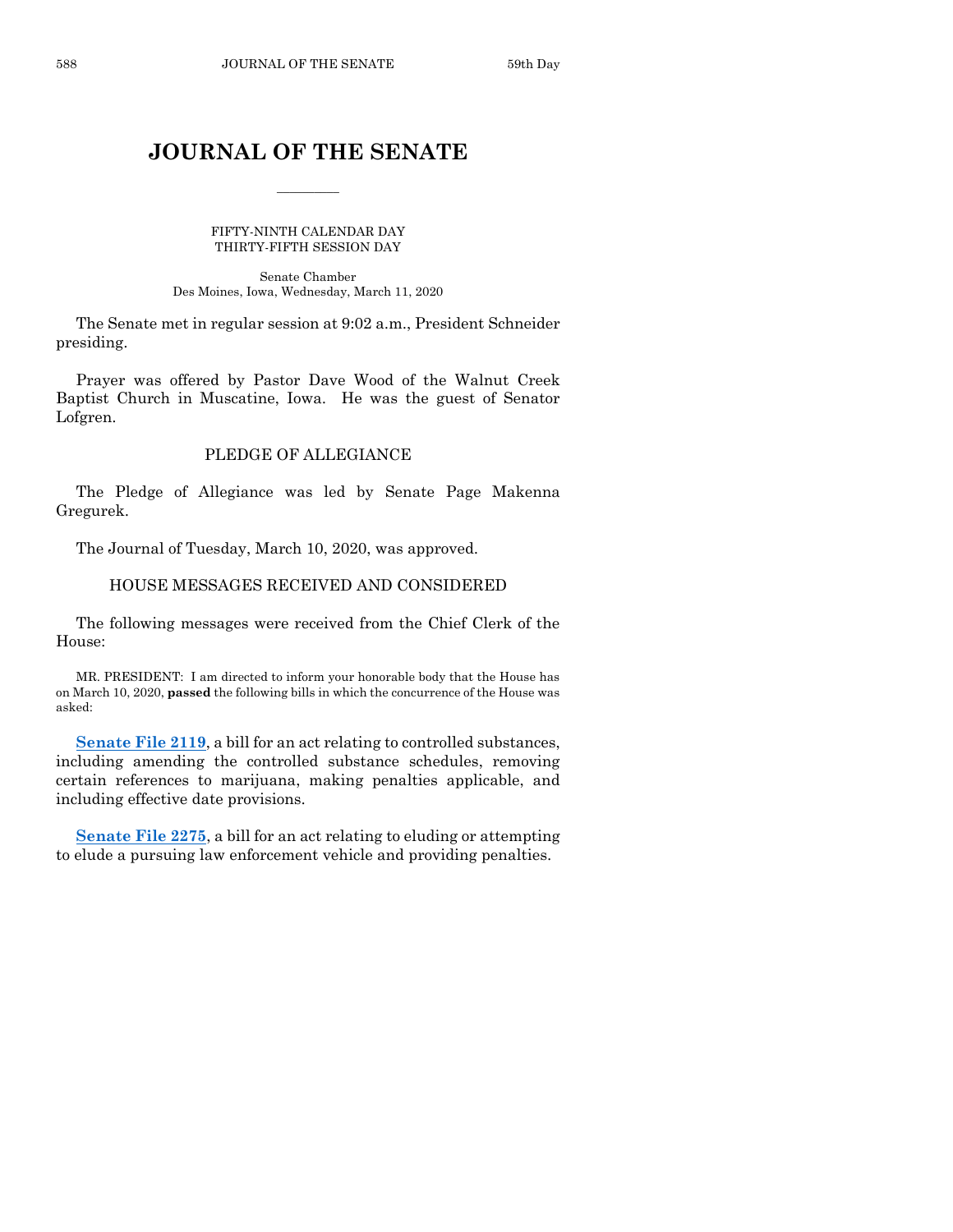**[Senate File 2299](https://www.legis.iowa.gov/legislation/BillBook?ga=88&ba=SF2299)**, a bill for an act relating to background checks for employees and students of certain facilities, providers, programs, and agencies.

**[Senate File 2337](https://www.legis.iowa.gov/legislation/BillBook?ga=88&ba=SF2337)**, a bill for an act relating to civil actions involving asbestos and silica, and including applicability provisions.

ALSO: That the House has on March 10, 2020, **amended and passed** the following bill in which the concurrence of the House was asked:

**[Senate File 2225](https://www.legis.iowa.gov/legislation/BillBook?ga=88&ba=SF2225)**, a bill for an act relating to the criminal offenses of theft in the third degree and robbery in the first degree and making penalties applicable. (S–[5077\)](https://www.legis.iowa.gov/legislation/BillBook?ga=88&ba=S5077)

ALSO: That the House has on March 10, 2020, **passed** the following bills in which the concurrence of the Senate is asked:

**[House File 662](https://www.legis.iowa.gov/legislation/BillBook?ga=88&ba=HF662)**, a bill for an act concerning jurors, relating to access to certain department of revenue taxpayer information for jury list compilation and juror information confidentiality, and including effective date provisions.

Read first time and attached to **similar [Senate File 375](https://www.legis.iowa.gov/legislation/BillBook?ga=88&ba=SF375)**.

**[House File 2097](https://www.legis.iowa.gov/legislation/BillBook?ga=88&ba=HF2097)**, a bill for an act requiring the installation and maintenance of adult changing stations at highway rest areas.

Read first time and referred to committee on **Judiciary**.

**[House File 2437](https://www.legis.iowa.gov/legislation/BillBook?ga=88&ba=HF2437)**, a bill for an act relating to requirements for licensees under the purview of the dental board relating to orthodontia services.

Read first time and referred to committee on **State Government**.

**[House File 2510](https://www.legis.iowa.gov/legislation/BillBook?ga=88&ba=HF2510)**, a bill for an act relating to rate regulatory proceedings before the utilities board within the utilities division of the department of commerce.

Read first time and referred to committee on **Commerce**.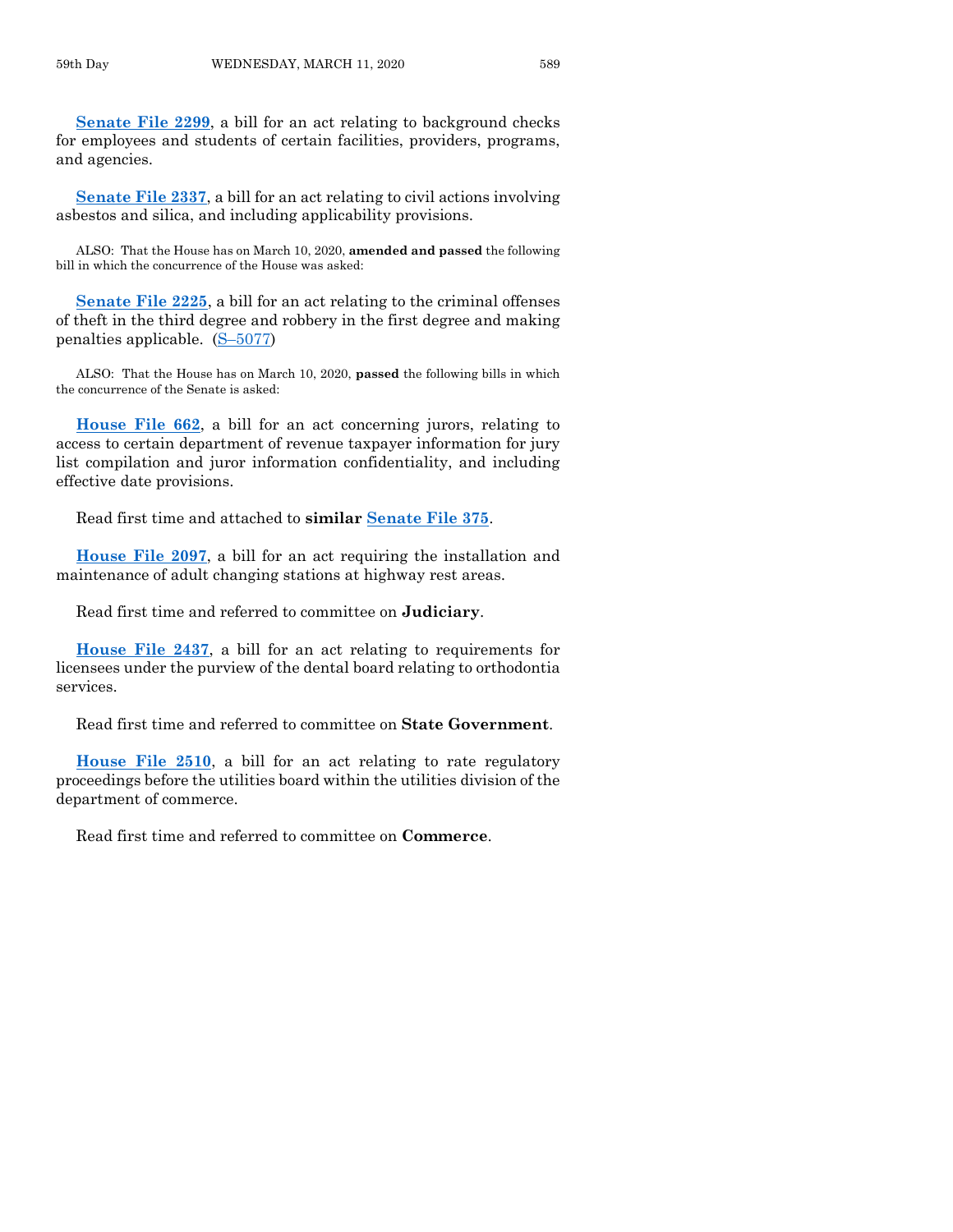**[House File 2541](https://www.legis.iowa.gov/legislation/BillBook?ga=88&ba=HF2541)**, a bill for an act relating to officer disciplinary actions and establishing a legislative interim committee.

Read first time and attached to **similar [Senate File 2377](https://www.legis.iowa.gov/legislation/BillBook?ga=88&ba=SF2377)**.

**[House File 2553](https://www.legis.iowa.gov/legislation/BillBook?ga=88&ba=HF2553)**, a bill for an act related to pharmacy benefits managers and prescription drug prices, and including applicability provisions.

Read first time and referred to committee on **Commerce**.

**[House File 2559](https://www.legis.iowa.gov/legislation/BillBook?ga=88&ba=HF2559)**, a bill for an act relating to officer disciplinary actions.

Read first time and referred to committee on **Judiciary**.

**[House File 2563](https://www.legis.iowa.gov/legislation/BillBook?ga=88&ba=HF2563)**, a bill for an act creating a work group relating to child fatality protocol and alleged child abuse.

Read first time and referred to committee on **Human Resources**.

**[House File 2568](https://www.legis.iowa.gov/legislation/BillBook?ga=88&ba=HF2568)**, a bill for an act establishing a cyber crime investigation unit in the department of public safety to investigate crimes with a nexus to the internet or computer technology including crimes involving child exploitation and cyber intrusion.

Read first time and attached to **similar [Senate File 2390](https://www.legis.iowa.gov/legislation/BillBook?ga=88&ba=SF2390)**.

**[House File 2581](https://www.legis.iowa.gov/legislation/BillBook?ga=88&ba=HF2581)**, a bill for an act relating to the regulation of hemp, including by providing for testing methods and the regulation of hemp products, providing penalties, making penalties applicable, and including effective date provisions.

Read first time and attached to **similar [Senate File 2380](https://www.legis.iowa.gov/legislation/BillBook?ga=88&ba=SF2380)**.

**[House File 2589](https://www.legis.iowa.gov/legislation/BillBook?ga=88&ba=HF2589)**, a bill for an act concerning the medical cannabidiol Act and marijuana.

Read first time and attached to **similar [Senate File 2363](https://www.legis.iowa.gov/legislation/BillBook?ga=88&ba=SF2363)**.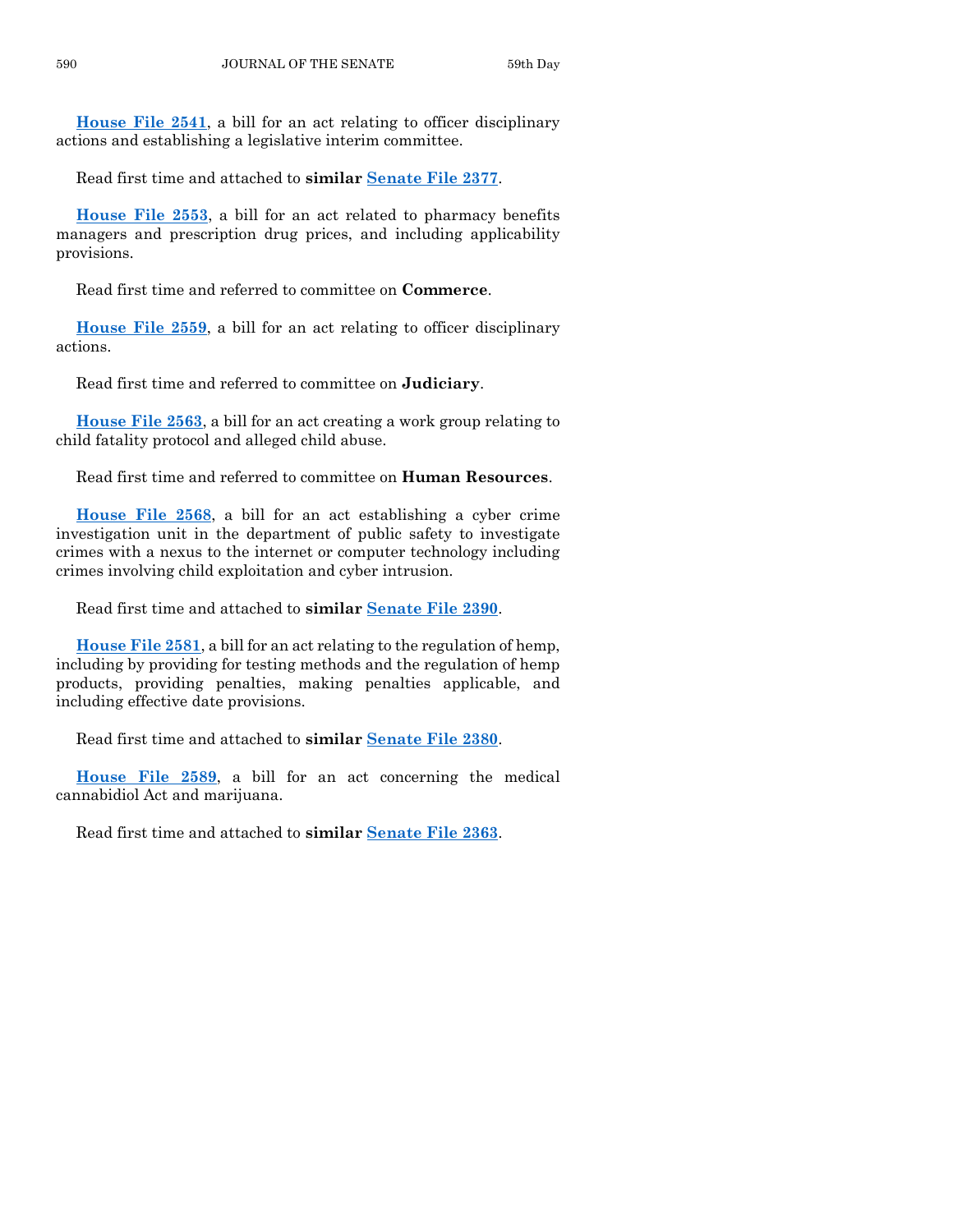**[House File 2592](https://www.legis.iowa.gov/legislation/BillBook?ga=88&ba=HF2592)**, a bill for an act concerning benefits under the municipal fire and police retirement system.

Read first time and referred to committee on **Labor and Business Relations**.

The Senate stood at ease at 9:19 a.m. until the fall of the gavel for the purpose of party caucuses.

The Senate resumed session at 11:02 a.m., President Schneider presiding.

## LEAVES OF ABSENCE

Leaves of absence were granted as follows:

Senator Hogg, until he arrives, on request of Senator Petersen; and Senators Breitbach, Brown, and Feenstra, until they arrive, on request of Senator Whitver.

#### HOUSE AMENDMENT CONSIDERED

## **[Senate File 537](https://www.legis.iowa.gov/legislation/BillBook?ga=88&ba=SF537)**

Senator Whitver called up for consideration **[Senate File 537](https://www.legis.iowa.gov/legislation/BillBook?ga=88&ba=SF537)**, a bill for an act relating to taking coyotes while using an artificial source of light, amended by the House in House amendment S–[5064,](https://www.legis.iowa.gov/legislation/BillBook?ga=88&ba=S5064) filed March 4, 2020.

Senator Segebart moved that the Senate concur in the House amendment.

The motion prevailed by a voice vote and the Senate **concurred** in the House amendment.

Senator Segebart moved that the bill, as amended by the House and concurred in by the Senate, be read the last time now and placed upon its passage, which motion prevailed by voice vote, and the bill was read the last time.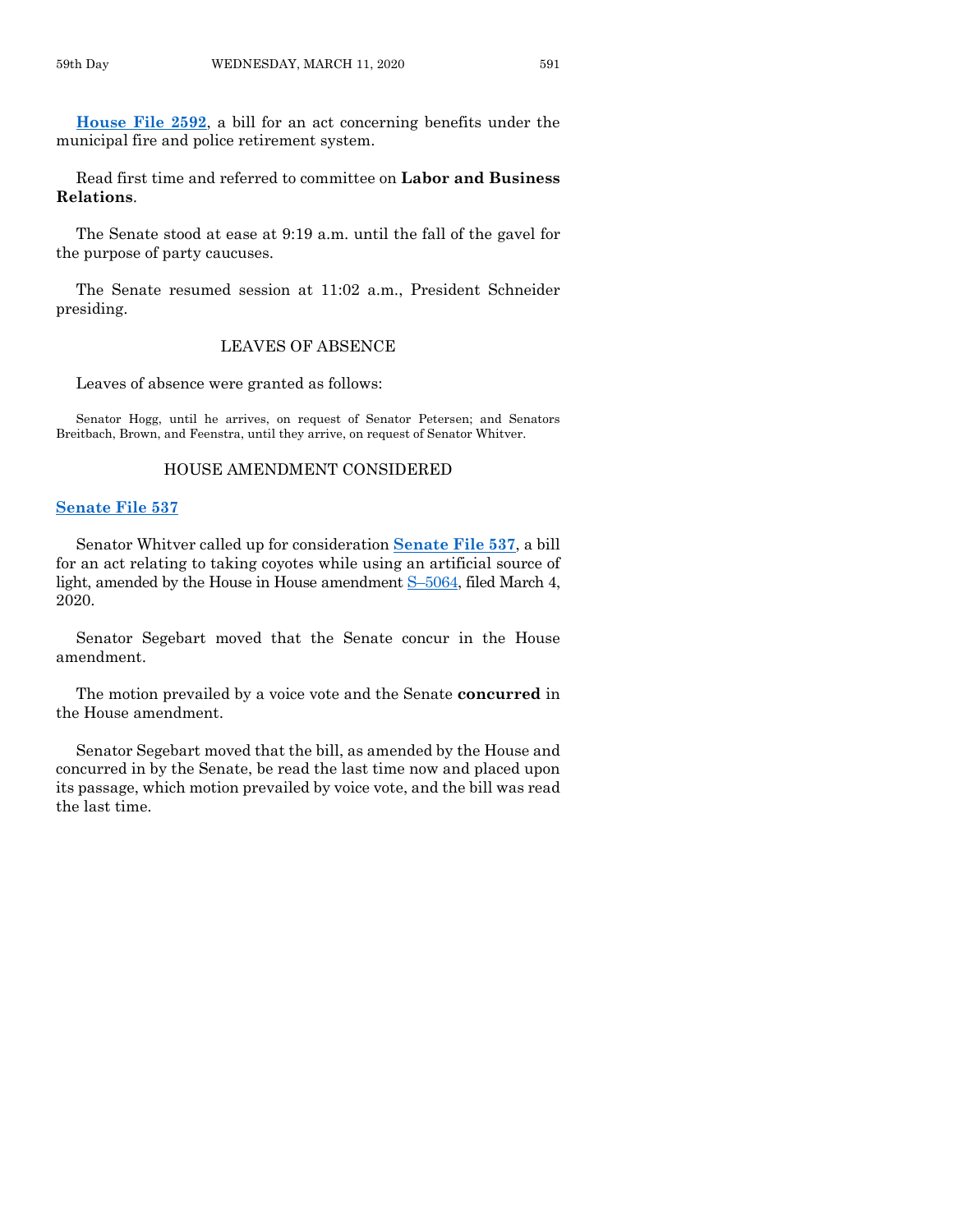## On the question "Shall the bill pass?" [\(S.F. 537\)](https://www.legis.iowa.gov/legislation/BillBook?ga=88&ba=SF537), the vote was:

Yeas, 45:

| Behn         | Bisignano | <b>Bolkcom</b> | Boulton    |
|--------------|-----------|----------------|------------|
| Carlin       | Chapman   | Costello       | Cournover  |
| Dawson       | Dotzler   | Edler          | Garrett    |
| Giddens      | Greene    | Guth           | Jochum     |
| Johnson      | Kapucian  | Kinney         | Koelker    |
| Kraayenbrink | Lofgren   | Lykam          | Mathis     |
| Miller Meeks | Nunn      | Petersen       | Quirmbach  |
| Ragan        | Rozenboom | Schneider      | Schultz    |
| Segebart     | Shipley   | Sinclair       | Smith, J.  |
| Smith, R.    | Sweeney   | Taylor, R.     | Taylor, T. |
| Wahls        | Whiting   | Whitver        | Zaun       |
| Zumbach      |           |                |            |
| Navs, $1$ :  |           |                |            |
| Celsi        |           |                |            |
|              |           |                |            |

| Absent, 4: |       |          |      |
|------------|-------|----------|------|
| Breitbach  | Brown | Feenstra | Hogg |

The bill, having received a constitutional majority, was declared to have passed the Senate and the title was agreed to.

## CONSIDERATION OF BILLS (Regular Calendar)

Senator Whitver asked and received unanimous consent to take up for consideration Senate Files 2061 and 2154.

## **[Senate File 2061](https://www.legis.iowa.gov/legislation/BillBook?ga=88&ba=SF2061)**

On motion of Senator Zumbach, **[Senate File 2061](https://www.legis.iowa.gov/legislation/BillBook?ga=88&ba=SF2061)**, a bill for an act relating to persons operating a farm tractor or implement of husbandry who are exempt from driver's licensing requirements, was taken up for consideration.

Senator Zumbach moved that the bill be read the last time now and placed upon its passage, which motion prevailed by a voice vote, and the bill was read the last time.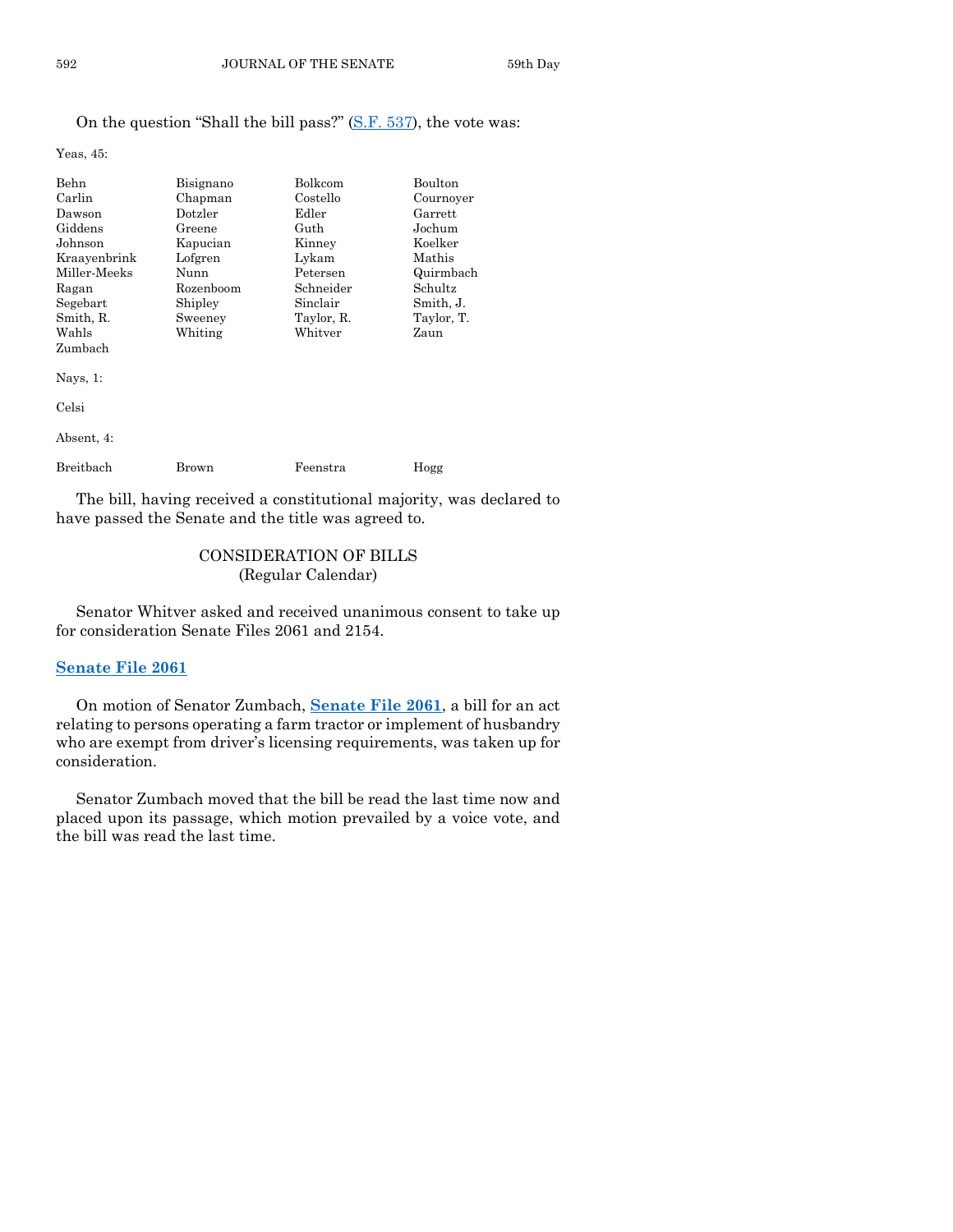## On the question "Shall the bill pass?" [\(S.F. 2061\)](https://www.legis.iowa.gov/legislation/BillBook?ga=88&ba=SF2061), the vote was:

Yeas, 45:

| <b>Behn</b>  | Bisignano | <b>Bolkcom</b> | <b>Boulton</b> |
|--------------|-----------|----------------|----------------|
| Carlin       | Chapman   | Costello       | Cournoyer      |
| Dawson       | Dotzler   | Edler          | Garrett        |
| Giddens      | Greene    | Guth           | Jochum         |
| Johnson      | Kapucian  | Kinney         | Koelker        |
| Kraayenbrink | Lofgren   | Lykam          | Mathis         |
| Miller-Meeks | Nunn      | Petersen       | Quirmbach      |
| Ragan        | Rozenboom | Schneider      | Schultz        |
| Segebart     | Shipley   | Sinclair       | Smith, J.      |
| Smith, R.    | Sweeney   | Taylor, R.     | Taylor, T.     |
| Wahls        | Whiting   | Whitver        | Zaun           |
| Zumbach      |           |                |                |
| Nays, $1$ :  |           |                |                |
| Celsi        |           |                |                |

| Absent, 4: |       |          |      |
|------------|-------|----------|------|
| Breitbach  | Brown | Feenstra | Hogg |

The bill, having received a constitutional majority, was declared to have passed the Senate and the title was agreed to.

## CONSIDERATION OF BILL (Regular Calendar)

Senator Kraayenbrink asked and received unanimous consent to take up for consideration [Senate File 2154.](https://www.legis.iowa.gov/legislation/BillBook?ga=88&ba=SF2154)

## **[Senate File 2154](https://www.legis.iowa.gov/legislation/BillBook?ga=88&ba=SF2154)**

On motion of Senator Kraayenbrink, **[Senate File 2154](https://www.legis.iowa.gov/legislation/BillBook?ga=88&ba=SF2154)**, a bill for an act relating to qualifications for community college career and technical education instructors, was taken up for consideration.

Senator Kraayenbrink asked and received unanimous consent that **[House File 2454](https://www.legis.iowa.gov/legislation/BillBook?ga=88&ba=HF2454)** be **substituted** for **[Senate File 2154](https://www.legis.iowa.gov/legislation/BillBook?ga=88&ba=SF2154)**.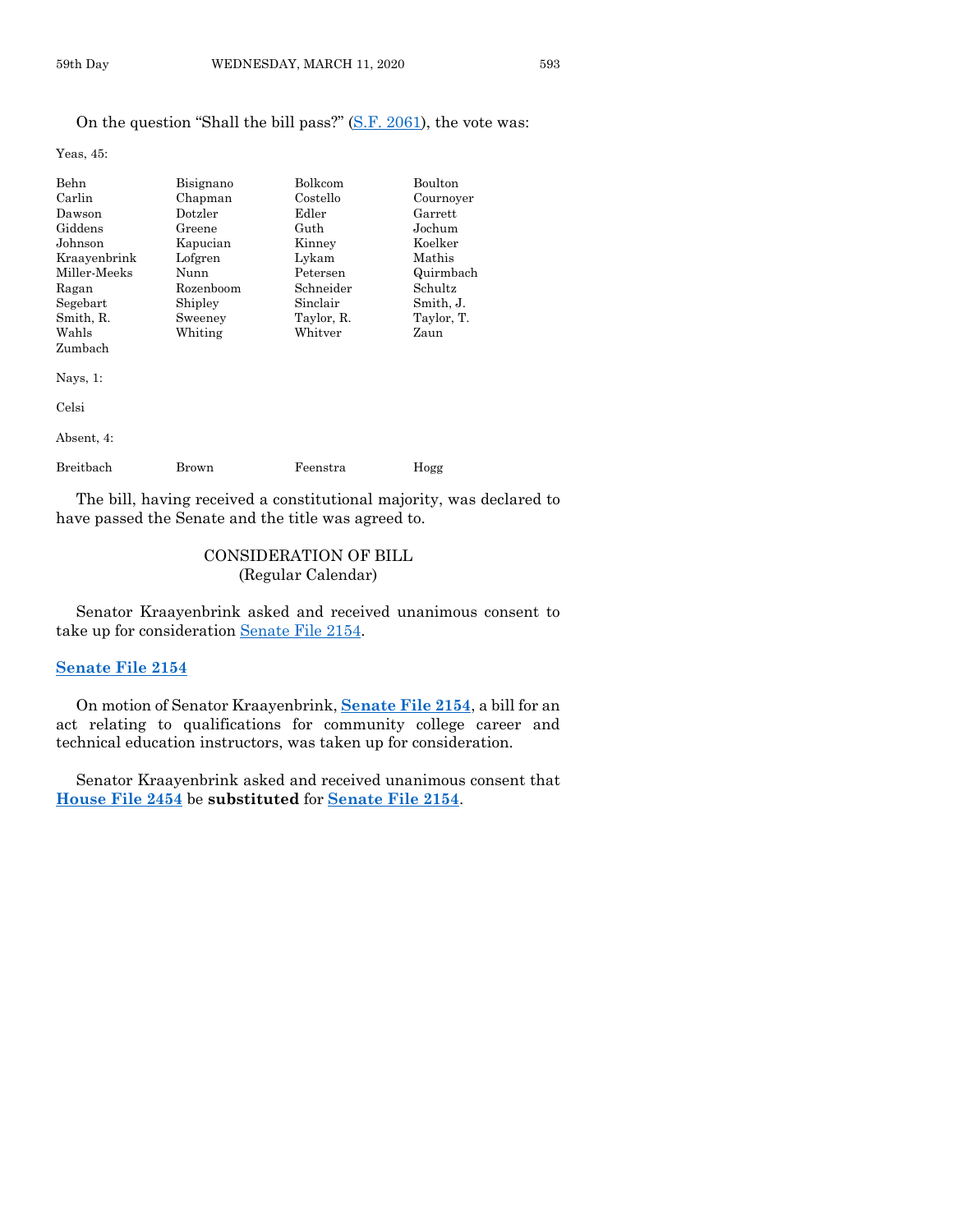## **[House File 2454](https://www.legis.iowa.gov/legislation/BillBook?ga=88&ba=HF2454)**

On motion of Senator Kraayenbrink, **[House File 2454](https://www.legis.iowa.gov/legislation/BillBook?ga=88&ba=HF2454)**, a bill for an act relating to qualifications for community college career and technical education instructors, was taken up for consideration.

Senator Kraayenbrink moved that the bill be read the last time now and placed upon its passage, which motion prevailed by a voice vote, and the bill was read the last time.

On the question "Shall the bill pass?"  $(H.F. 2454)$ , the vote was:

Yeas, 46:

| Behn        | Bisignano    | <b>Bolkcom</b>   | Boulton    |
|-------------|--------------|------------------|------------|
| Carlin      | Celsi        | Chapman          | Costello   |
| Cournoyer   | Dawson       | $_{\rm Dotzler}$ | Edler      |
| Garrett     | Giddens      | Greene           | Guth       |
| Jochum      | Johnson      | Kapucian         | Kinney     |
| Koelker     | Kraavenbrink | Lofgren          | Lykam      |
| Mathis      | Miller-Meeks | Nunn             | Petersen   |
| Quirmbach   | Ragan        | Rozenboom        | Schneider  |
| Schultz     | Segebart     | Shipley          | Sinclair   |
| Smith, J.   | Smith, R.    | Sweeney          | Taylor, R. |
| Taylor, T.  | Wahls        | Whiting          | Whitver    |
| Zaun        | Zumbach      |                  |            |
| Nays, none. |              |                  |            |
| Absent, 4:  |              |                  |            |
| Breithach   | Brown        | Feenstra         | Hogg       |

The bill, having received a constitutional majority, was declared to have passed the Senate and the title was agreed to.

## WITHDRAWN

Senator Kraayenbrink asked and received unanimous consent that **[Senate File 2154](https://www.legis.iowa.gov/legislation/BillBook?ga=88&ba=SF2154)** be **withdrawn** from further consideration of the Senate.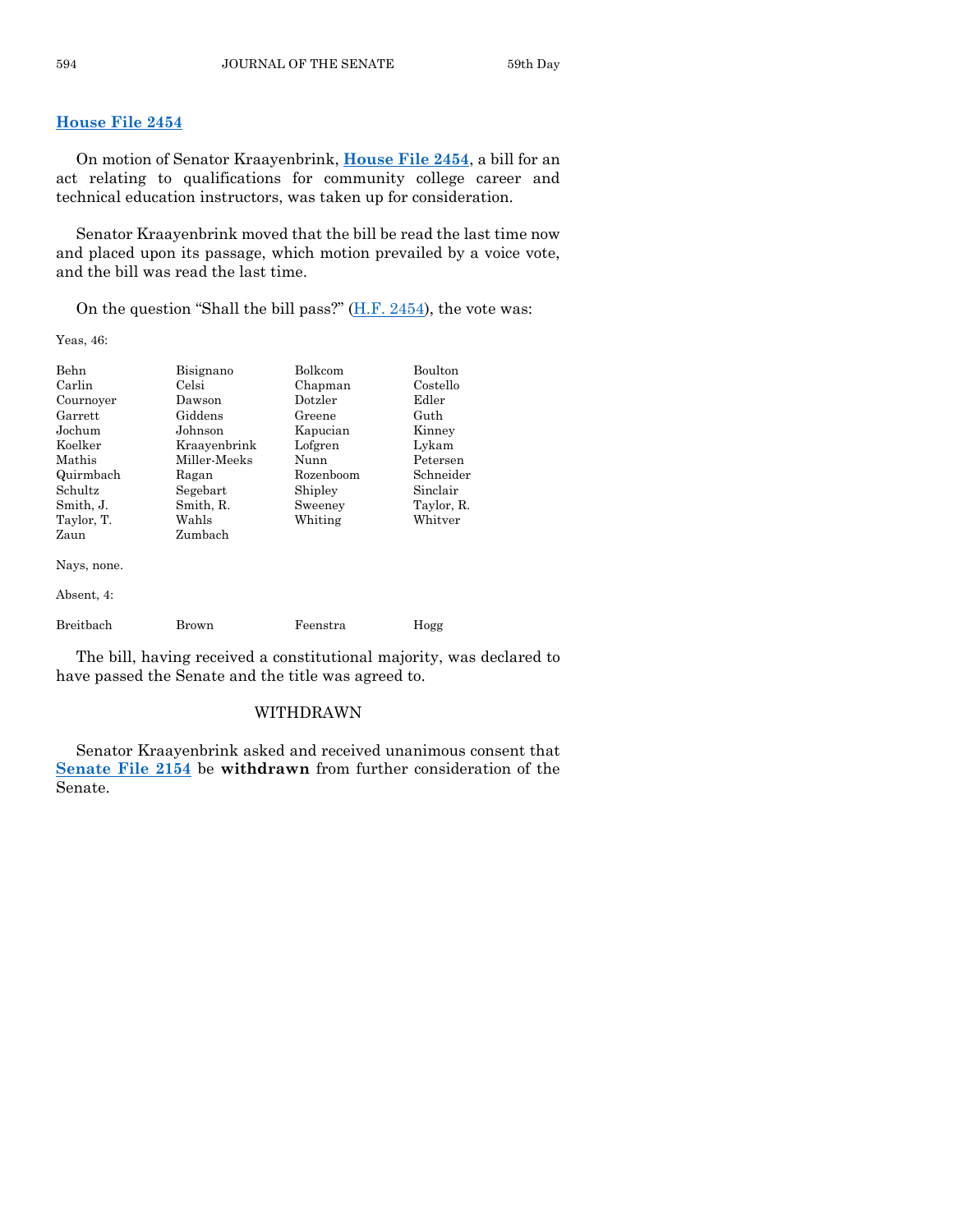## IMMEDIATELY MESSAGED

Senator Whitver asked and received unanimous consent that **Senate Files 537** and **2061** and **[House File 2454](https://www.legis.iowa.gov/legislation/BillBook?ga=88&ba=HF2454)** be **immediately messaged** to the House.

## CONSIDERATION OF BILLS (Regular Calendar)

Senator Whitver asked and received unanimous consent to take up for consideration Senate Files 2308, 2315, and 2349.

## **[Senate File 2308](https://www.legis.iowa.gov/legislation/BillBook?ga=88&ba=SF2308)**

On motion of Senator Dawson, **[Senate File 2308](https://www.legis.iowa.gov/legislation/BillBook?ga=88&ba=SF2308)**, a bill for an act relating to the Iowa medal of honor highway, and including applicability provisions, was taken up for consideration.

Senator Dawson offered amendment  $S-5074$ , filed by Senators Dawson and Carlin on March 10, 2020, to page 1 and amending the title page of the bill, and moved its adoption.

Amendment S–[5074](https://www.legis.iowa.gov/legislation/BillBook?ga=88&ba=S5074) was adopted by a voice vote.

Senator Dawson moved that the bill be read the last time now and placed upon its passage, which motion prevailed by a voice vote, and the bill was read the last time.

On the question "Shall the bill pass?" [\(S.F. 2308\)](https://www.legis.iowa.gov/legislation/BillBook?ga=88&ba=SF2308), the vote was:

Yeas, 46:

| Behn       | Bisignano    | Bolkcom          | Boulton    |
|------------|--------------|------------------|------------|
| Carlin     | Celsi        | Chapman          | Costello   |
| Cournoyer  | Dawson       | $_{\rm Dotzler}$ | Edler      |
| Garrett    | Giddens      | Greene           | Guth       |
| Jochum     | Johnson      | Kapucian         | Kinney     |
| Koelker    | Kraavenbrink | Lofgren          | Lykam      |
| Mathis     | Miller-Meeks | Nunn             | Petersen   |
| Quirmbach  | Ragan        | Rozenboom        | Schneider  |
| Schultz    | Segebart     | Shipley          | Sinclair   |
| Smith, J.  | Smith, R.    | Sweeney          | Taylor, R. |
| Taylor, T. | Wahls        | Whiting          | Whitver    |
| Zaun       | Zumbach      |                  |            |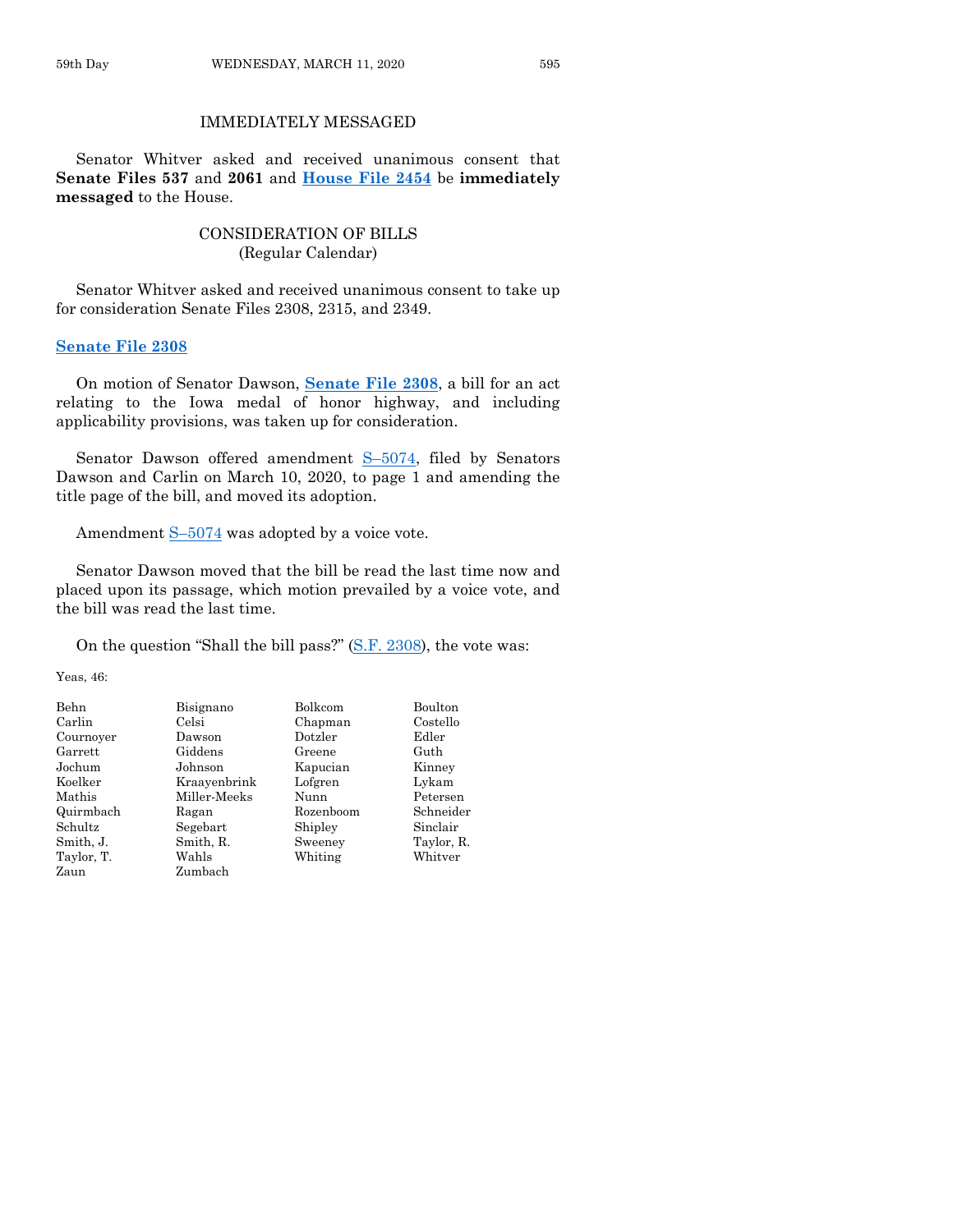Nays, none.

Absent, 4:

Breitbach Brown Feenstra Hogg

The bill, having received a constitutional majority, was declared to have passed the Senate and the title, as amended, was agreed to.

## **[Senate File 2315](https://www.legis.iowa.gov/legislation/BillBook?ga=88&ba=SF2315)**

On motion of Senator Rozenboom, **[Senate File 2315](https://www.legis.iowa.gov/legislation/BillBook?ga=88&ba=SF2315)**, a bill for an act relating to the review and permitting of sewer extensions and water supply distribution system extensions, and including effective date provisions, was taken up for consideration.

Senator Rozenboom asked and received unanimous consent that **[House File 2475](https://www.legis.iowa.gov/legislation/BillBook?ga=88&ba=HF2475)** be **substituted** for **[Senate File 2315](https://www.legis.iowa.gov/legislation/BillBook?ga=88&ba=SF2315)**.

## **[House File 2475](https://www.legis.iowa.gov/legislation/BillBook?ga=88&ba=HF2475)**

On motion of Senator Rozenboom, **[House File 2475](https://www.legis.iowa.gov/legislation/BillBook?ga=88&ba=HF2475)**, a bill for an act relating to the review and permitting of sewer extensions and water supply distribution system extensions, and including effective date provisions, was taken up for consideration.

Senator Rozenboom moved that the bill be read the last time now and placed upon its passage, which motion prevailed by a voice vote, and the bill was read the last time.

On the question "Shall the bill pass?" [\(H.F. 2475\)](https://www.legis.iowa.gov/legislation/BillBook?ga=88&ba=HF2475), the vote was:

Yeas, 46:

| Behn       | Bisignano    | Bolkcom   | Boulton    |
|------------|--------------|-----------|------------|
| Carlin     | Celsi        | Chapman   | Costello   |
| Cournoyer  | Dawson       | Dotzler   | Edler      |
| Garrett    | Giddens      | Greene    | Guth       |
| Jochum     | Johnson      | Kapucian  | Kinney     |
| Koelker    | Kraayenbrink | Lofgren   | Lykam      |
| Mathis     | Miller-Meeks | Nunn      | Petersen   |
| Quirmbach  | Ragan        | Rozenboom | Schneider  |
| Schultz    | Segebart     | Shipley   | Sinclair   |
| Smith, J.  | Smith, R.    | Sweeney   | Taylor, R. |
| Taylor, T. | Wahls        | Whiting   | Whitver    |
| Zaun       | Zumbach      |           |            |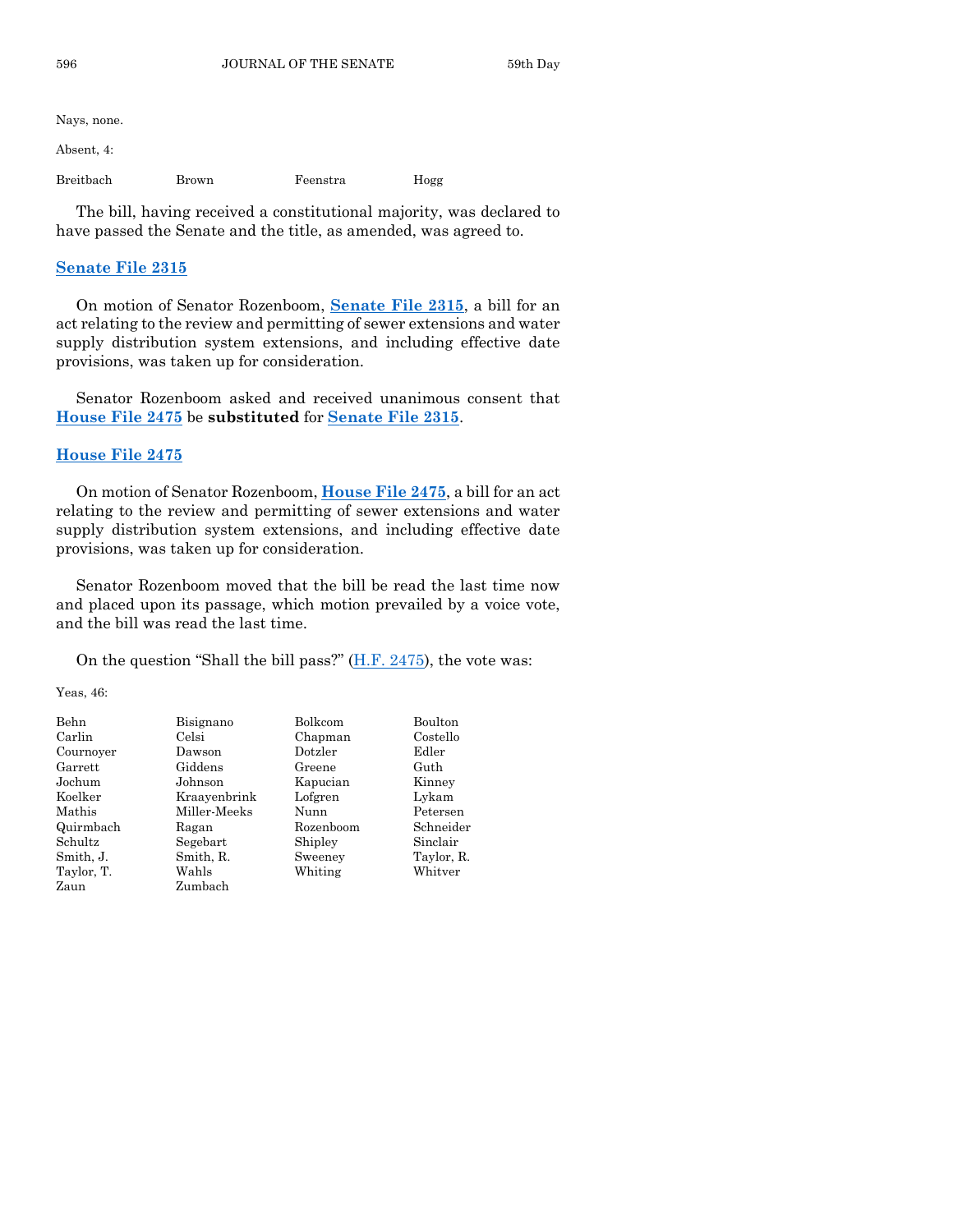Nays, none.

Absent, 4:

Breitbach Brown Feenstra Hogg

The bill, having received a constitutional majority, was declared to have passed the Senate and the title was agreed to.

#### WITHDRAWN

Senator Rozenboom asked and received unanimous consent that **[Senate File 2315](https://www.legis.iowa.gov/legislation/BillBook?ga=88&ba=SF2315)** be **withdrawn** from further consideration of the Senate.

#### **[Senate File 2349](https://www.legis.iowa.gov/legislation/BillBook?ga=88&ba=SF2349)**

On motion of Senator Dawson, **[Senate File 2349](https://www.legis.iowa.gov/legislation/BillBook?ga=88&ba=SF2349)**, a bill for an act relating to the office of the chief information officer, including procurement preferences and a report detailing state information technology assets, was taken up for consideration.

Senator Dawson offered amendment S–[5078,](https://www.legis.iowa.gov/legislation/BillBook?ga=88&ba=S5078) filed by him from the floor to page 2 of the bill, and moved its adoption.

Amendment  $S-5078$  $S-5078$  was adopted by a voice vote.

Senator Dawson moved that the bill be read the last time now and placed upon its passage, which motion prevailed by a voice vote, and the bill was read the last time.

On the question "Shall the bill pass?" [\(S.F. 2349\)](https://www.legis.iowa.gov/legislation/BillBook?ga=88&ba=SF2349), the vote was:

Yeas, 34:

| Behn     | Bolkcom   | Carlin       | Chapman   |
|----------|-----------|--------------|-----------|
| Costello | Cournoyer | Dawson       | Edler     |
| Garrett  | Greene    | Guth         | Johnson   |
| Kapucian | Koelker   | Kraavenbrink | Lofgren   |
| Lykam    | Mathis    | Miller-Meeks | Nunn      |
| Ragan    | Rozenboom | Schneider    | Schultz   |
| Segebart | Shipley   | Sinclair     | Smith, R. |
| Sweeney  | Wahls     | Whiting      | Whitver   |
| Zaun     | Zumbach   |              |           |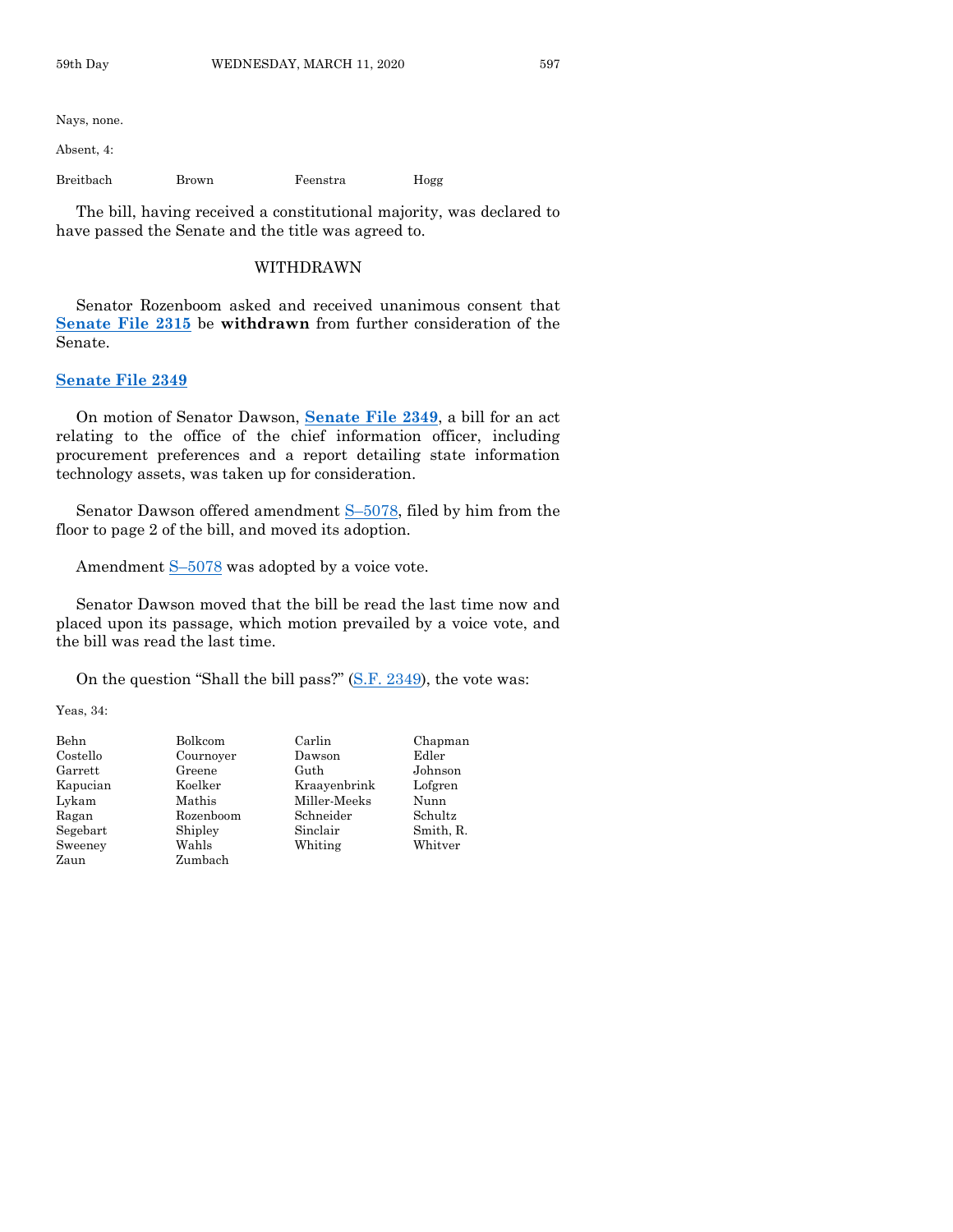Nays, 12:

| Bisignano<br>Giddens<br>Quirmbach | Boulton<br>Jochum<br>Smith, J. | Celsi<br>Kinney<br>Taylor, R. | Dotzler<br>Petersen<br>Taylor, T. |
|-----------------------------------|--------------------------------|-------------------------------|-----------------------------------|
| Absent, 4:                        |                                |                               |                                   |
| Breitbach                         | Brown                          | Feenstra                      | Hogg                              |

The bill, having received a constitutional majority, was declared to have passed the Senate and the title was agreed to.

#### IMMEDIATELY MESSAGED

Senator Whitver asked and received unanimous consent that **Senate Files 2308** and **2349** and **[House File 2475](https://www.legis.iowa.gov/legislation/BillBook?ga=88&ba=HF2475)** be **immediately messaged** to the House.

## CONSIDERATION OF BILL (Regular Calendar)

Senator Whitver asked and received unanimous consent to take up for consideration [Senate File 2394.](https://www.legis.iowa.gov/legislation/BillBook?ga=88&ba=SF2394)

## **[Senate File 2394](https://www.legis.iowa.gov/legislation/BillBook?ga=88&ba=SF2394)**

On motion of Senator Whiting, **[Senate File 2394](https://www.legis.iowa.gov/legislation/BillBook?ga=88&ba=SF2394)**, a bill for an act relating to the custody and control of courthouses and to physical facilities provided by a city or county to the district court, was taken up for consideration.

Senator Whiting moved that the bill be read the last time now and placed upon its passage, which motion prevailed by a voice vote, and the bill was read the last time.

On the question "Shall the bill pass?" [\(S.F. 2394\)](https://www.legis.iowa.gov/legislation/BillBook?ga=88&ba=SF2394), the vote was:

Yeas, 45:

| Behn      |
|-----------|
| Carlin    |
| Cournoyer |
| Garrett   |
| Jochum    |

Dawson Dotzler Edler Giddens Greene Guth

Bisignano Bolkcom Boulton

Celsi Chapman Costello Johnson Kapucian Kinney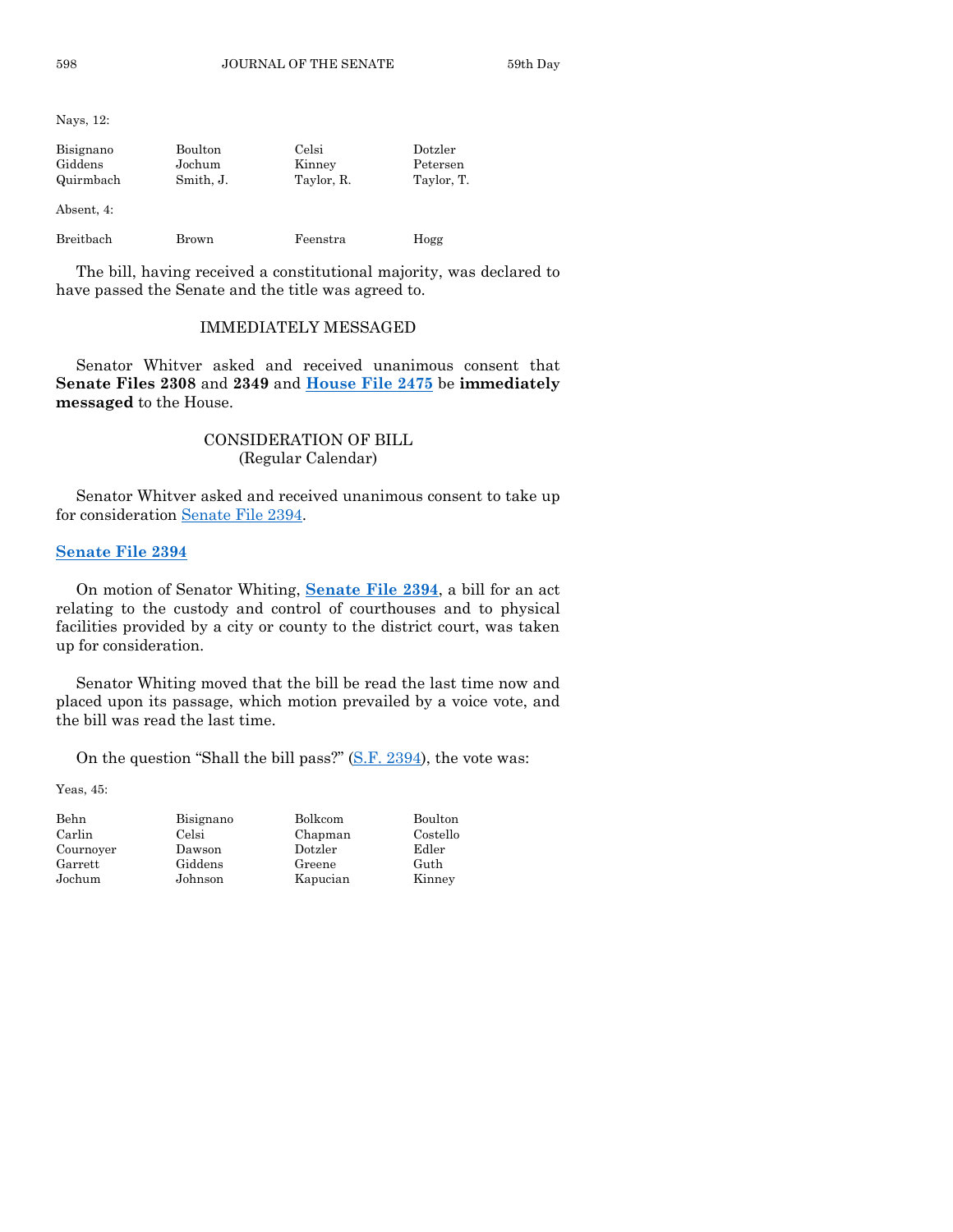| Koelker          | Kraayenbrink | Lofgren   | Lykam      |
|------------------|--------------|-----------|------------|
| Mathis           | Miller-Meeks | Nunn      | Petersen   |
| Quirmbach        | Ragan        | Rozenboom | Schneider  |
| Schultz          | Segebart     | Shipley   | Sinclair   |
| Smith, J.        | Smith, R.    | Sweeney   | Taylor, T. |
| Wahls            | Whiting      | Whitver   | Zaun       |
| Zumbach          |              |           |            |
| Nays, $1$ :      |              |           |            |
| Taylor, R.       |              |           |            |
| Absent, 4:       |              |           |            |
| <b>Breithach</b> | Brown        | Feenstra  | Hogg       |

The bill, having received a constitutional majority, was declared to have passed the Senate and the title was agreed to.

## CONSIDERATION OF RESOLUTION (Regular Calendar)

Senator Whitver asked and received unanimous consent to take up for consideration [Senate Joint Resolution 2004.](https://www.legis.iowa.gov/legislation/BillBook?ga=88&ba=SJR2004)

## **[Senate Joint Resolution 2004](https://www.legis.iowa.gov/legislation/BillBook?ga=88&ba=SJR2004)**

On motion of Senator Cournoyer, **[Senate Joint Resolution 2004](https://www.legis.iowa.gov/legislation/BillBook?ga=88&ba=SJR2004)**, a joint resolution designating the honeybee as the official state insect for the State of Iowa, was taken up for consideration.

Senator Cournoyer moved that the resolution be read the last time now and placed upon its passage, which motion prevailed by voice vote, and the resolution was read the last time.

**[Senate Joint Resolution 2004](https://www.legis.iowa.gov/legislation/BillBook?ga=88&ba=SJR2004)**, a joint resolution designating the honeybee as the official state insect for the State of Iowa. WHEREAS, honeybees (apis mellifera) most likely originated in tropical Africa and were brought to the new world with the first Spanish and English colonists and quickly escaped into the wild, eventually populating the entire western hemisphere; and WHEREAS, bees pollinate approximately 75 percent of the fruit, nut, and vegetable plants grown in the United States; and WHEREAS, one-third of the food produced in the United States depends on insect pollination, 80 percent of which is due to honeybees; and WHEREAS, tiny as they are, honeybees play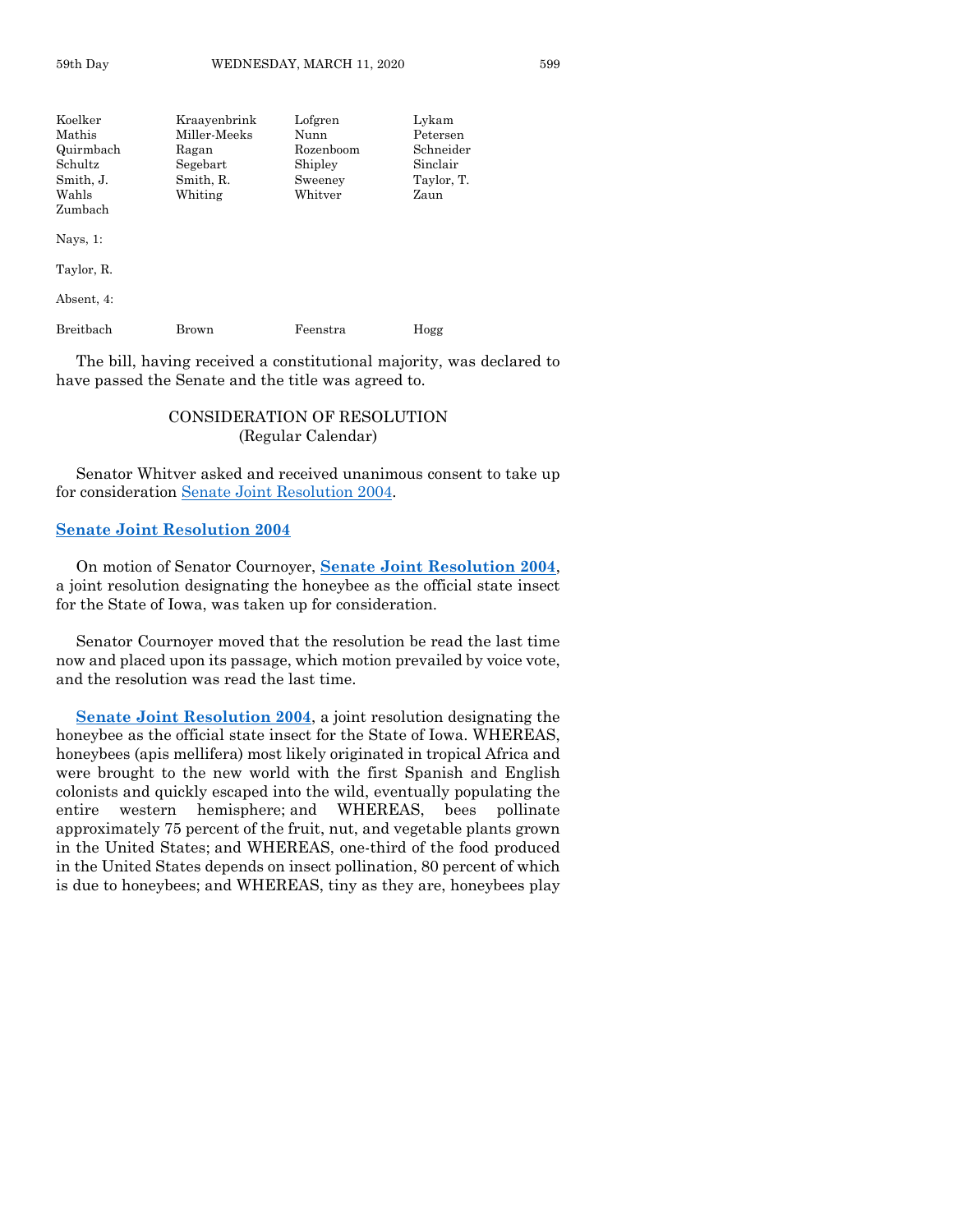a key role in Iowa's agroecosystem, with plant pollination performed by honeybees valued at an estimated \$92 million annually; and WHEREAS, approximately 4,500 Iowa beekeepers manage around 45,000 colonies of honeybees that produce over 4 million pounds of honey annually; and WHEREAS, limited field trials in Clarion, Iowa, revealed crop yield gains of 8 percent in soybean fields with honeybee hives placed in close proximity; and WHEREAS, honeybee pollination is critical to plant and human survival; NOW THEREFORE, BE IT ENACTED BY THE GENERAL ASSEMBLY OF THE STATE OF IOWA: Section 1. STATE INSECT DESIGNATED. The honeybee (apis mellifera) is designated and shall officially be known as the state insect of Iowa. Sec. 2. APPROPRIATE REPRESENTATIONS. The director of the department of cultural affairs shall obtain appropriate pictures and other representations of the honeybee and shall display the pictures and representations in an appropriate place in the state historical museum. Sec. 3. OFFICIAL REGISTER. The editor of the Iowa official register shall include an appropriate picture and commentary of the honeybee in the Iowa official register along with the pictures of the state rock, state flower, state bird, and state tree.

On the question "Shall the resolution be adopted?" [\(S.J.R. 2004\)](https://www.legis.iowa.gov/legislation/BillBook?ga=88&ba=SJR2004), the vote was:

Yeas, 46:

| Behn       |
|------------|
| Carlin     |
| Cournoyer  |
| Garrett    |
| Jochum.    |
| Koelker    |
| Mathis     |
| Quirmbach  |
| Schultz    |
| Smith, J.  |
| Taylor, T. |
| Zaun       |
|            |

Bisignano Bolkcom Boulton Celsi Chapman Costello Dawson Dotzler Edler Giddens Greene Guth Johnson Kapucian Kinney Kraayenbrink Lofgren Lykam Mathis Miller-Meeks Nunn Petersen Ragan Rozenboom Schneider Segebart Shipley Sinclair Smith, R. Sweeney Taylor, R. Wahls Whiting Whitver Zumbach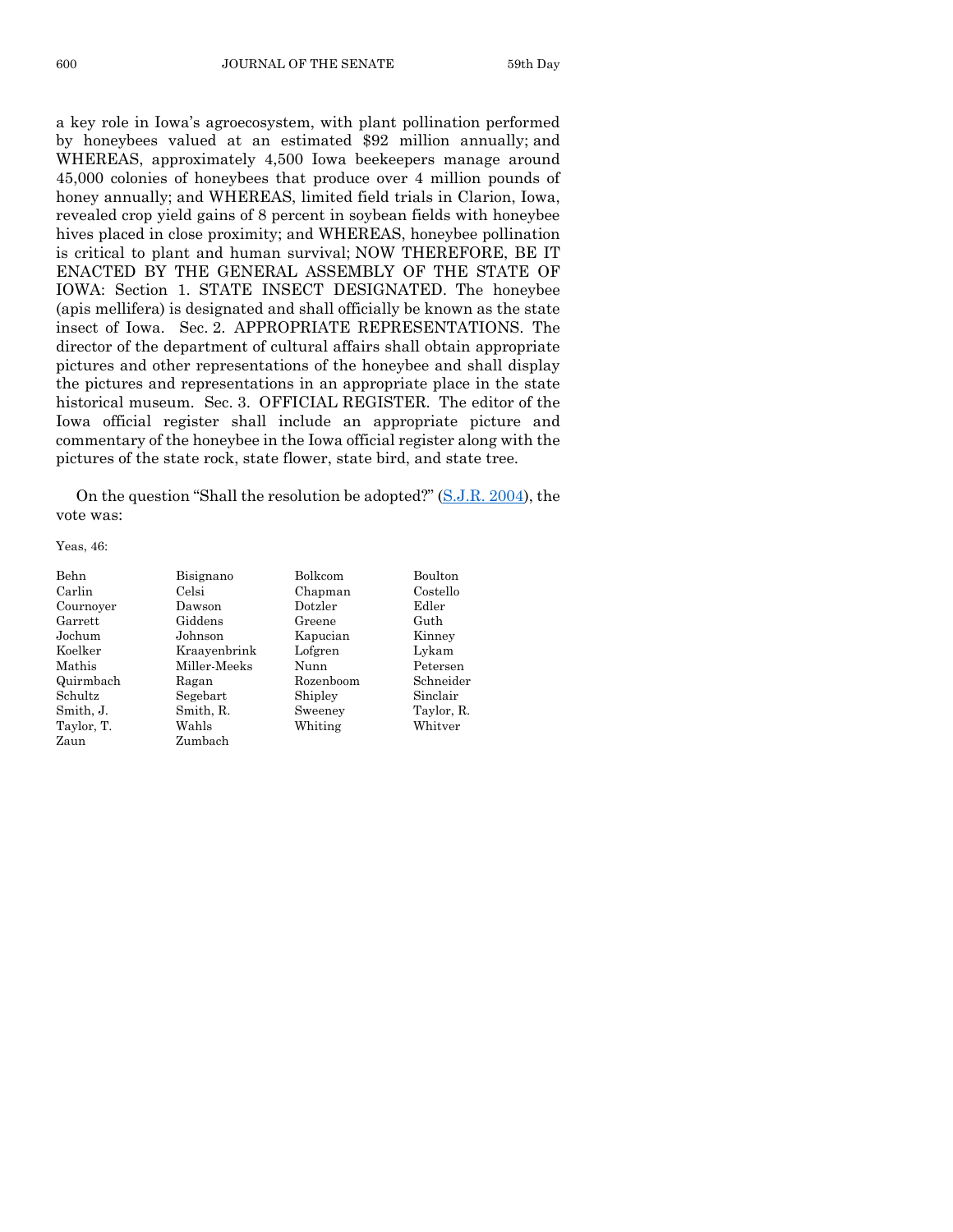Nays, none.

Absent, 4:

Breitbach Brown Feenstra Hogg

The resolution, having received a constitutional majority, was declared to have been adopted by the Senate and the title was agreed to.

## CONSIDERATION OF BILL (Regular Calendar)

Senator Whitver asked and received unanimous consent to take up for consideration [Senate File 2341.](https://www.legis.iowa.gov/legislation/BillBook?ga=88&ba=SF2341)

#### **[Senate File 2341](https://www.legis.iowa.gov/legislation/BillBook?ga=88&ba=SF2341)**

On motion of Senator Nunn, **[Senate File 2341](https://www.legis.iowa.gov/legislation/BillBook?ga=88&ba=SF2341)**, a bill for an act relating to older individuals and dependent adults and creating certain criminal offenses and civil actions, and providing penalties, was taken up for consideration.

Senator Nunn offered amendment S–[5081,](https://www.legis.iowa.gov/legislation/BillBook?ga=88&ba=S5081) filed by him from the floor to pages 14 and 15 of the bill, and moved its adoption.

Amendment  $S-5081$  $S-5081$  was adopted by a voice vote.

Senator Nunn moved that the bill be read the last time now and placed upon its passage, which motion prevailed by a voice vote, and the bill was read the last time.

On the question "Shall the bill pass?" [\(S.F. 2341\)](https://www.legis.iowa.gov/legislation/BillBook?ga=88&ba=SF2341), the vote was:

Yeas, 46:

| Behn      | Bisignano    | Bolkcom   | Boulton   |
|-----------|--------------|-----------|-----------|
| Carlin    | Celsi        | Chapman   | Costello  |
| Cournoyer | Dawson       | Dotzler   | Edler     |
| Garrett   | Giddens      | Greene    | Guth      |
| Jochum    | Johnson      | Kapucian  | Kinney    |
| Koelker   | Kraavenbrink | Lofgren   | Lykam     |
| Mathis    | Miller-Meeks | Nunn      | Petersen  |
| Quirmbach | Ragan        | Rozenboom | Schneider |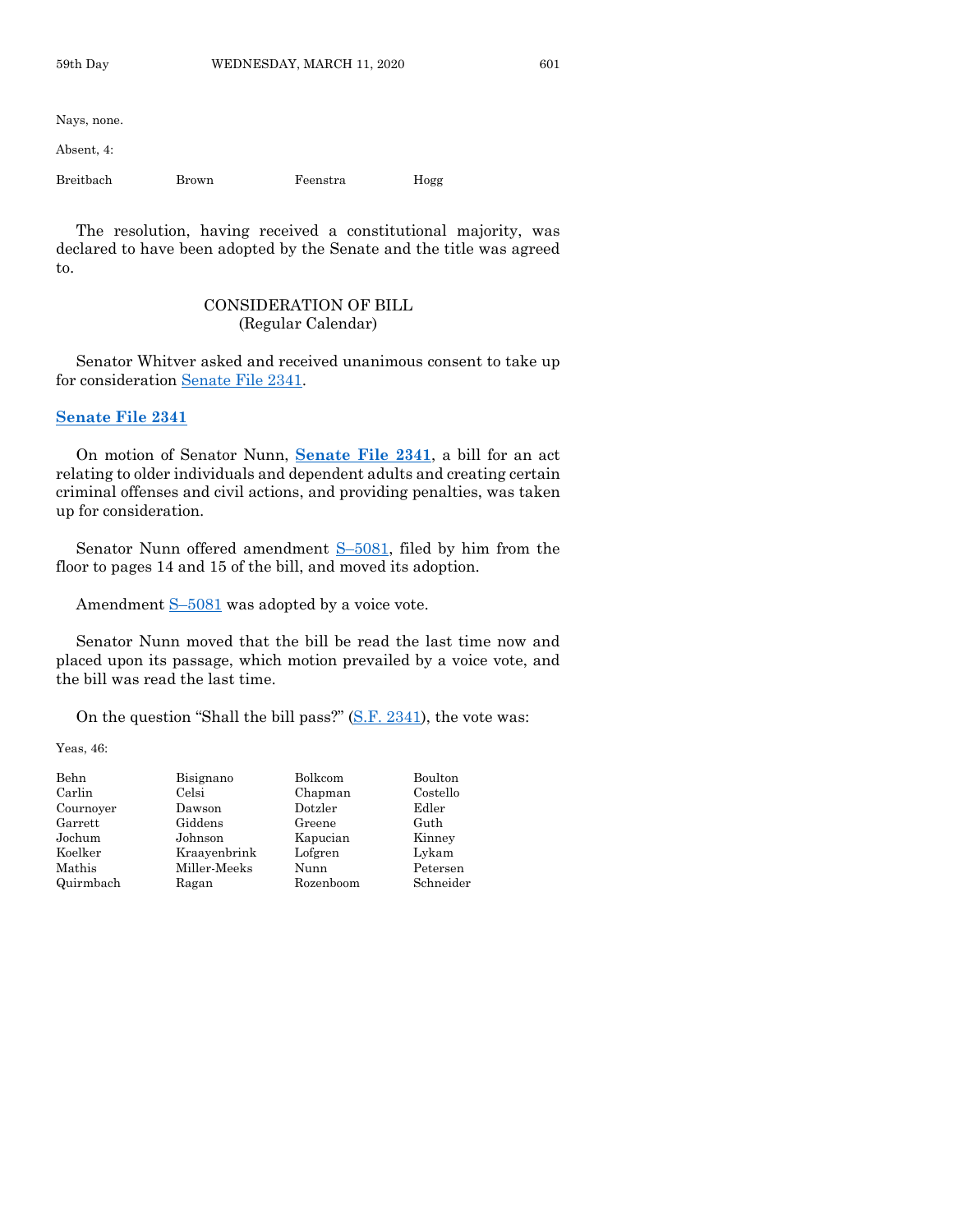| Schultz    | Segebart  | Shipley | Sinclair   |
|------------|-----------|---------|------------|
| Smith. J.  | Smith, R. | Sweeney | Taylor, R. |
| Taylor, T. | Wahls     | Whiting | Whitver    |
| Zaun       | Zumbach   |         |            |

Nays, none.

Absent, 4:

Breitbach Brown Feenstra Hogg

The bill, having received a constitutional majority, was declared to have passed the Senate and the title was agreed to.

## IMMEDIATELY MESSAGED

Senator Whitver asked and received unanimous consent that **[Senate Joint Resolution 2004](https://www.legis.iowa.gov/legislation/BillBook?ga=88&ba=SJR2004)** and **Senate Files 2341** and **2394** be **immediately messaged** to the House.

## CONSIDERATION OF BILL (Regular Calendar)

Senator Whitver asked and received unanimous consent to take up for consideration [Senate File 2321.](https://www.legis.iowa.gov/legislation/BillBook?ga=88&ba=SF2321)

## **[Senate File 2321](https://www.legis.iowa.gov/legislation/BillBook?ga=88&ba=SF2321)**

On motion of Senator Dawson, **[Senate File 2321](https://www.legis.iowa.gov/legislation/BillBook?ga=88&ba=SF2321)**, a bill for an act relating to the administration of adult and minor guardianships and conservatorships, and including effective date and retroactive applicability provisions, was taken up for consideration.

Senator Dawson offered amendment S–[5082,](https://www.legis.iowa.gov/legislation/BillBook?ga=88&ba=S5082) filed by him from the floor to pages 1–8, 10, 11, 14, and 16 and amending the title page of the bill, and moved its adoption.

Amendment  $S-5082$  $S-5082$  was adopted by a voice vote.

Senator Dawson moved that the bill be read the last time now and placed upon its passage, which motion prevailed by a voice vote, and the bill was read the last time.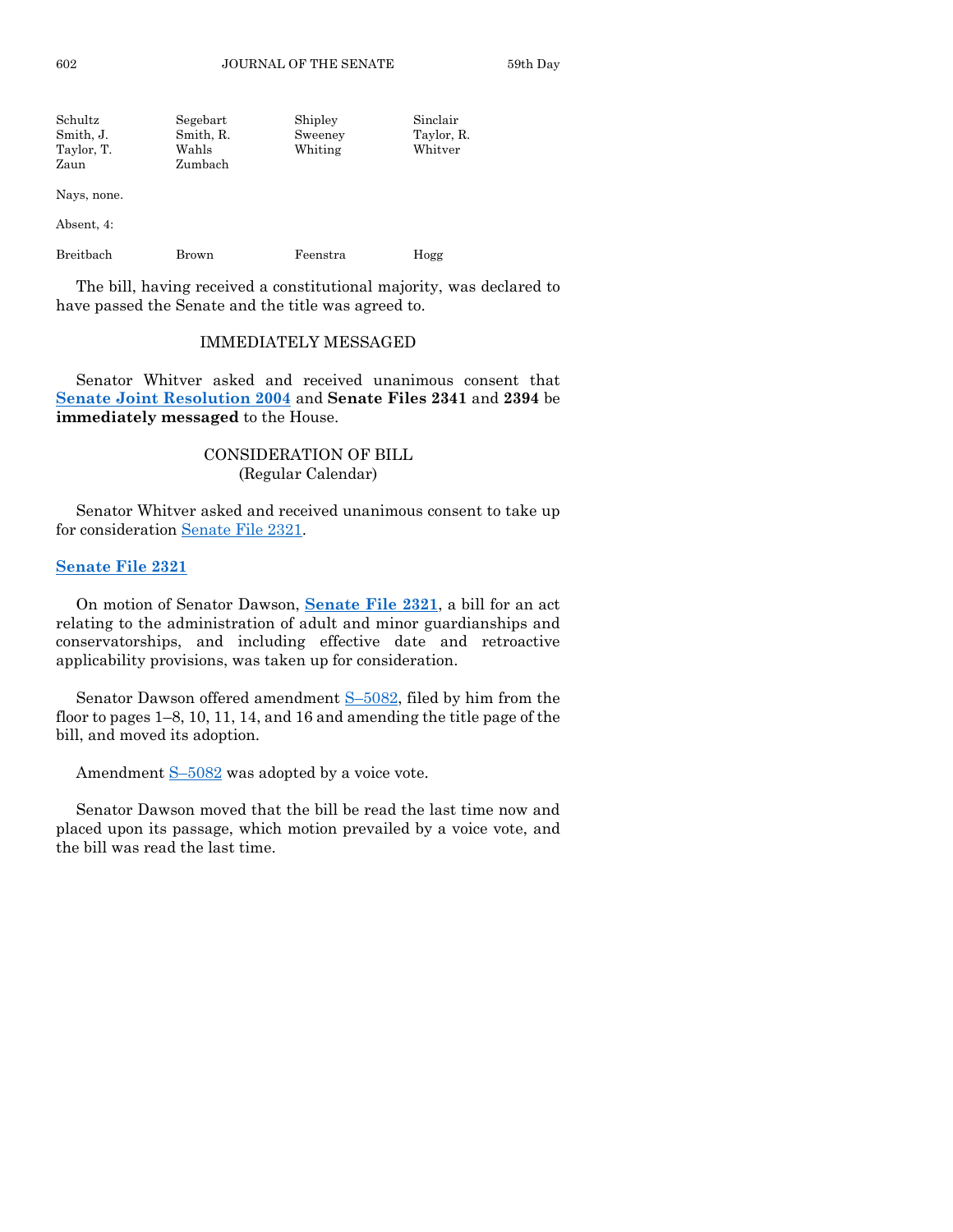Yeas, 46:

| Behn        | Bisignano    | Bolkcom   | Boulton    |
|-------------|--------------|-----------|------------|
| Carlin      | Celsi        | Chapman   | Costello   |
| Cournoyer   | Dawson       | Dotzler   | Edler      |
| Garrett     | Giddens      | Greene    | Guth       |
| Jochum      | Johnson      | Kapucian  | Kinney     |
| Koelker     | Kraayenbrink | Lofgren   | Lykam      |
| Mathis      | Miller-Meeks | Nunn      | Petersen   |
| Quirmbach   | Ragan        | Rozenboom | Schneider  |
| Schultz     | Segebart     | Shipley   | Sinclair   |
| Smith, J.   | Smith, R.    | Sweeney   | Taylor, R. |
| Taylor, T.  | Wahls        | Whiting   | Whitver    |
| Zaun        | Zumbach      |           |            |
| Nays, none. |              |           |            |

Absent, 4:

| Breitbach | Brown | Feenstra | Hogg |
|-----------|-------|----------|------|

The bill, having received a constitutional majority, was declared to have passed the Senate and the title, as amended, was agreed to.

## IMMEDIATELY MESSAGED

Senator Whitver asked and received unanimous consent that **[Senate File 2321](https://www.legis.iowa.gov/legislation/BillBook?ga=88&ba=SF2321)** be **immediately messaged** to the House.

## RECESS

On motion of Senator Whitver, the Senate recessed at 12:43 p.m. until 1:45 p.m.

## RECONVENED

The Senate reconvened at 1:58 p.m., President Schneider presiding.

## CONSIDERATION OF BILL (Regular Calendar)

Senator Whitver asked and received unanimous consent to take up for consideration [Senate File 2391.](https://www.legis.iowa.gov/legislation/BillBook?ga=88&ba=SF2391)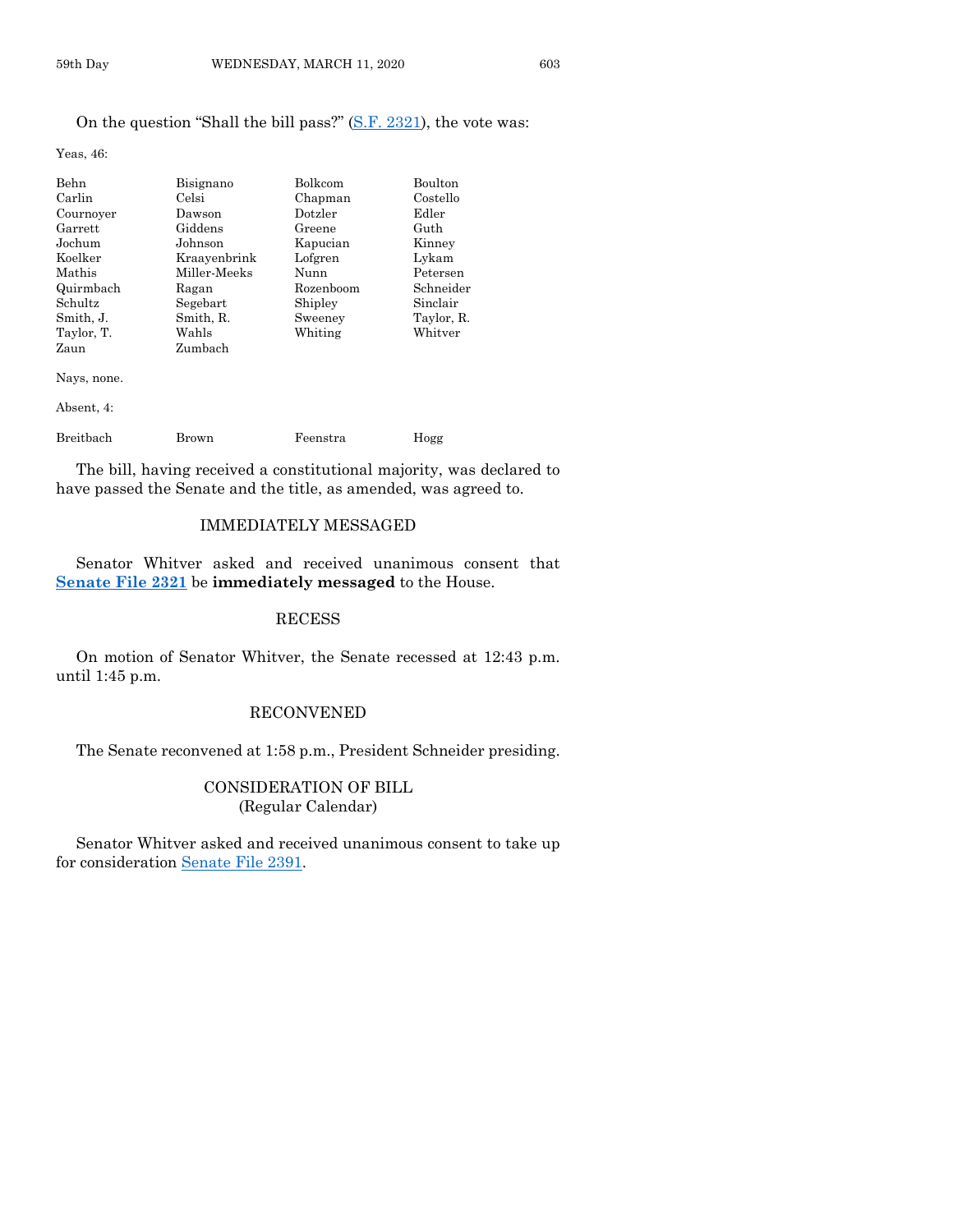## **[Senate File 2391](https://www.legis.iowa.gov/legislation/BillBook?ga=88&ba=SF2391)**

On motion of Senator Cournoyer, **[Senate File 2391](https://www.legis.iowa.gov/legislation/BillBook?ga=88&ba=SF2391)**, a bill for an act prohibiting the state and political subdivisions of the state from expending public moneys for payment to persons responsible for ransomware attacks, was taken up for consideration.

Senator Nunn offered amendment S–[5079,](https://www.legis.iowa.gov/legislation/BillBook?ga=88&ba=S5079) filed by him from the floor to pages 1 and 2 and amending the title page of the bill.

Senator Giddens asked and received unanimous consent that action on amendment S–[5079](https://www.legis.iowa.gov/legislation/BillBook?ga=88&ba=S5079) and **[Senate File 2391](https://www.legis.iowa.gov/legislation/BillBook?ga=88&ba=SF2391)** be **deferred**.

The Senate stood at ease at 2:14 p.m. until the fall of the gavel for the purpose of a Democratic party caucus.

The Senate resumed session at 4:08 p.m., President Schneider presiding.

#### BUSINESS PENDING

## **[Senate File 2391](https://www.legis.iowa.gov/legislation/BillBook?ga=88&ba=SF2391)**

The Senate resumed consideration of **[Senate File 2391](https://www.legis.iowa.gov/legislation/BillBook?ga=88&ba=SF2391)**, a bill for an act prohibiting the state and political subdivisions of the state from expending public moneys for payment to persons responsible for ransomware attacks, previously deferred.

Senator Giddens offered amendment S–[5086,](https://www.legis.iowa.gov/legislation/BillBook?ga=88&ba=S5086) filed by him from the floor, striking and replacing everything after the enacting clause and amending the title page of the bill, and moved its adoption.

A record roll call was requested.

On the question "Shall amendment S–[5086](https://www.legis.iowa.gov/legislation/BillBook?ga=88&ba=S5086) be adopted?" [\(S.F. 2391\)](https://www.legis.iowa.gov/legislation/BillBook?ga=88&ba=SF2391), the vote was:

Yeas, 17:

Bisignano Bolkcom Boulton Celsi Dotzler Giddens Jochum Kinney

Lykam Mathis Petersen Quirmbach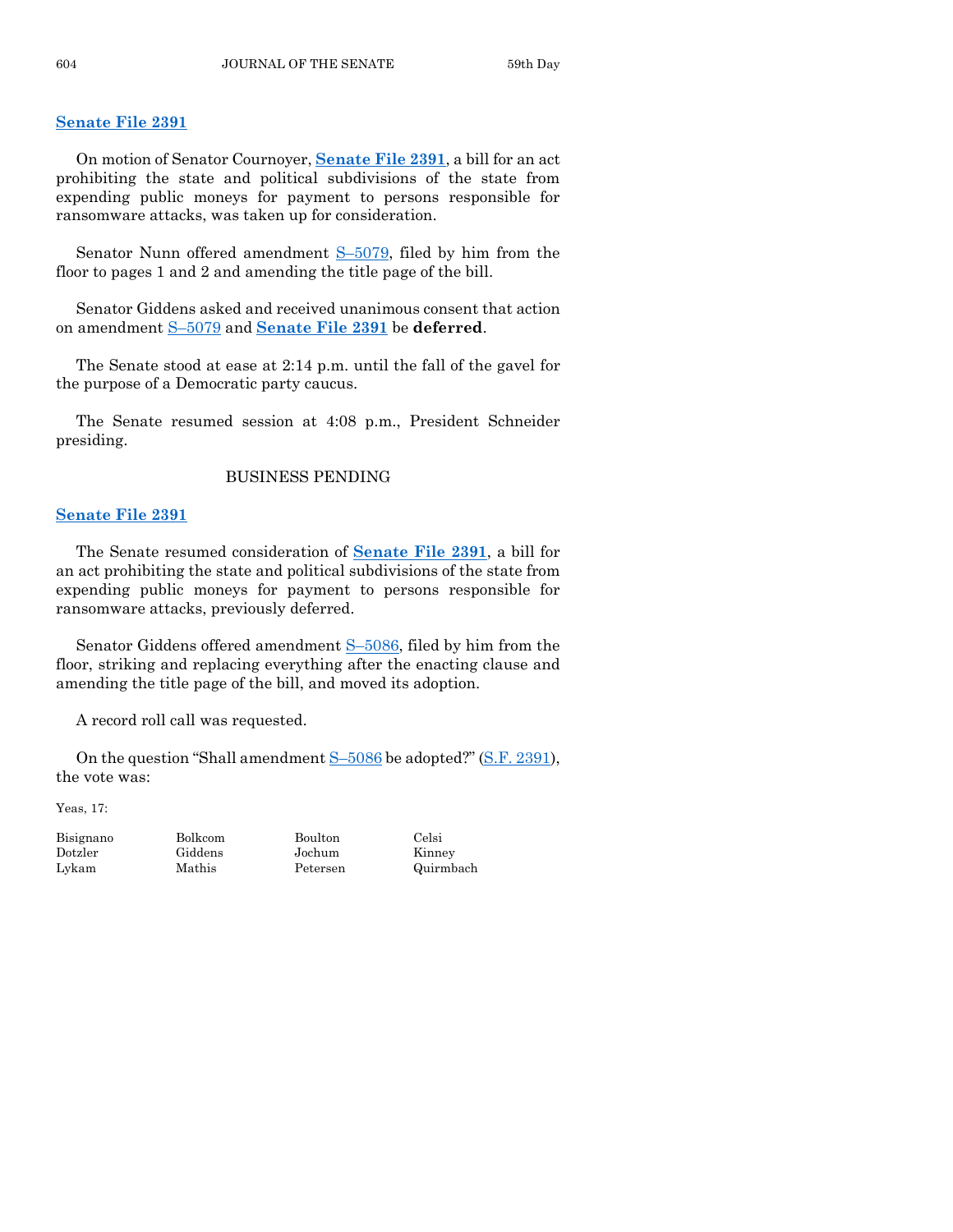| Ragan<br>Wahls                                                        | Smith, J.                                                                   | Taylor, R.                                                                 | Taylor, T.                                                                         |
|-----------------------------------------------------------------------|-----------------------------------------------------------------------------|----------------------------------------------------------------------------|------------------------------------------------------------------------------------|
| Nays, 28:                                                             |                                                                             |                                                                            |                                                                                    |
| Behn<br>Cournoyer<br>Greene<br>Koelker<br>Nunn<br>Segebart<br>Sweeney | Carlin<br>Dawson<br>Guth<br>Kraayenbrink<br>Rozenboom<br>Shipley<br>Whiting | Chapman<br>Edler<br>Johnson<br>Lofgren<br>Schneider<br>Sinclair<br>Whitver | Costello<br>Garrett<br>Kapucian<br>Miller-Meeks<br>Schultz<br>Smith, R.<br>Zumbach |
| Absent, 5:                                                            |                                                                             |                                                                            |                                                                                    |
| Breitbach<br>Zaun                                                     | Brown                                                                       | Feenstra                                                                   | Hogg                                                                               |

59th Day **WEDNESDAY, MARCH 11, 2020** 605

Amendment S–[5086](https://www.legis.iowa.gov/legislation/BillBook?ga=88&ba=S5086) lost.

The Senate resumed consideration of amendment S-[5079,](https://www.legis.iowa.gov/legislation/BillBook?ga=88&ba=S5079) previously deferred.

Senator Nunn offered amendment S–[5085,](https://www.legis.iowa.gov/legislation/BillBook?ga=88&ba=S5085) filed by him from the floor to pages 1 and 2 of amendment  $S-5079$ , and moved its adoption.

Amendment S-[5085](https://www.legis.iowa.gov/legislation/BillBook?ga=88&ba=S5085) to amendment S-[5079](https://www.legis.iowa.gov/legislation/BillBook?ga=88&ba=S5079) was adopted by a voice vote.

Senator Nunn moved the adoption of amendment S–[5079,](https://www.legis.iowa.gov/legislation/BillBook?ga=88&ba=S5079) as amended.

Amendment  $S$ –[5079,](https://www.legis.iowa.gov/legislation/BillBook?ga=88&ba=S5079) as amended, was adopted by a voice vote.

Senator Cournoyer moved that the bill be read the last time now and placed upon its passage, which motion prevailed by a voice vote, and the bill was read the last time.

On the question "Shall the bill pass?" [\(S.F. 2391\)](https://www.legis.iowa.gov/legislation/BillBook?ga=88&ba=SF2391), the vote was:

Yeas, 28:

Cournoyer Dawson Edler Garrett Greene Guth Johnson Kapucian<br>Koelker Kraayenbrink Lofgren Miller-Meeks Koelker Kraayenbrink Lofgren Nunn Rozenboom Schneider Schultz

Behn Carlin Chapman Costello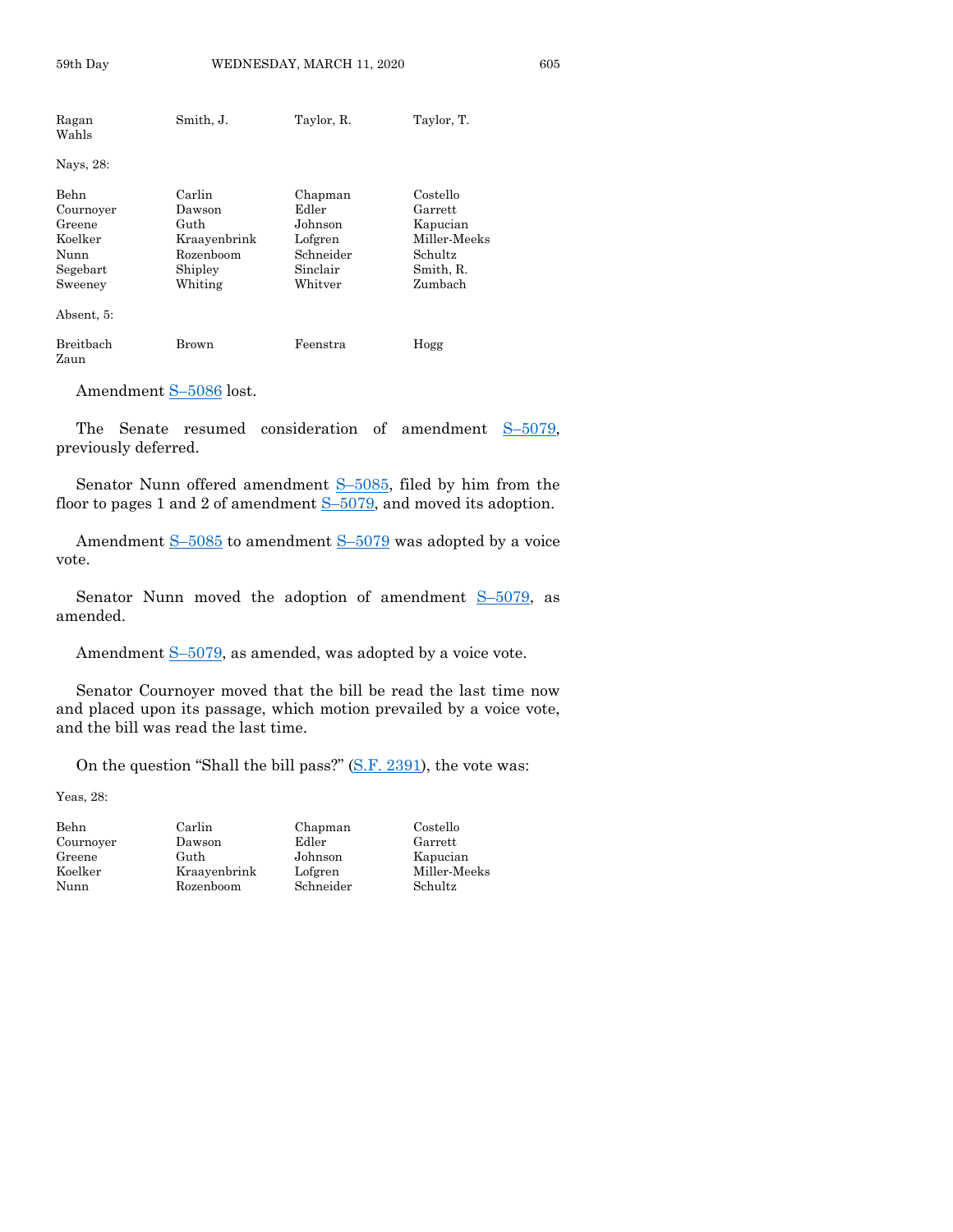| Segebart<br>Sweeney                             | Shipley<br>Whiting                               | Sinclair<br>Whitver                                | Smith, R.<br>Zumbach                       |
|-------------------------------------------------|--------------------------------------------------|----------------------------------------------------|--------------------------------------------|
| Nays, 17:                                       |                                                  |                                                    |                                            |
| Bisignano<br>Dotzler<br>Lykam<br>Ragan<br>Wahls | <b>Bolkcom</b><br>Giddens<br>Mathis<br>Smith, J. | <b>Boulton</b><br>Jochum<br>Petersen<br>Taylor, R. | Celsi<br>Kinney<br>Quirmbach<br>Taylor, T. |
| Absent. 5:                                      |                                                  |                                                    |                                            |
| Breithach                                       | Brown                                            | Feenstra                                           | Hogg                                       |

The bill, having received a constitutional majority, was declared to have passed the Senate and the title, as amended, was agreed to.

## IMMEDIATELY MESSAGED

Senator Whitver asked and received unanimous consent that **[Senate File 2391](https://www.legis.iowa.gov/legislation/BillBook?ga=88&ba=SF2391)** be **immediately messaged** to the House.

## ADJOURNMENT

On motion of Senator Whitver, the Senate adjourned at 4:30 p.m. until 9:00 a.m., Thursday, March 12, 2020.

## **APPENDIX**

#### INTRODUCTION OF RESOLUTION

**[Senate Resolution 110](https://www.legis.iowa.gov/legislation/BillBook?ga=88&ba=SR110)**, by Cournoyer, Lofgren, and Greene, a resolution for recognizing the importance of Minor League Baseball in Iowa and demanding that Major League Baseball abandon its efforts to eliminate Major League Baseball parent-club affiliation with certain franchises located in Iowa.

Read first time under Rule 28 and referred to committee on **Rules and Administration**.

Zaun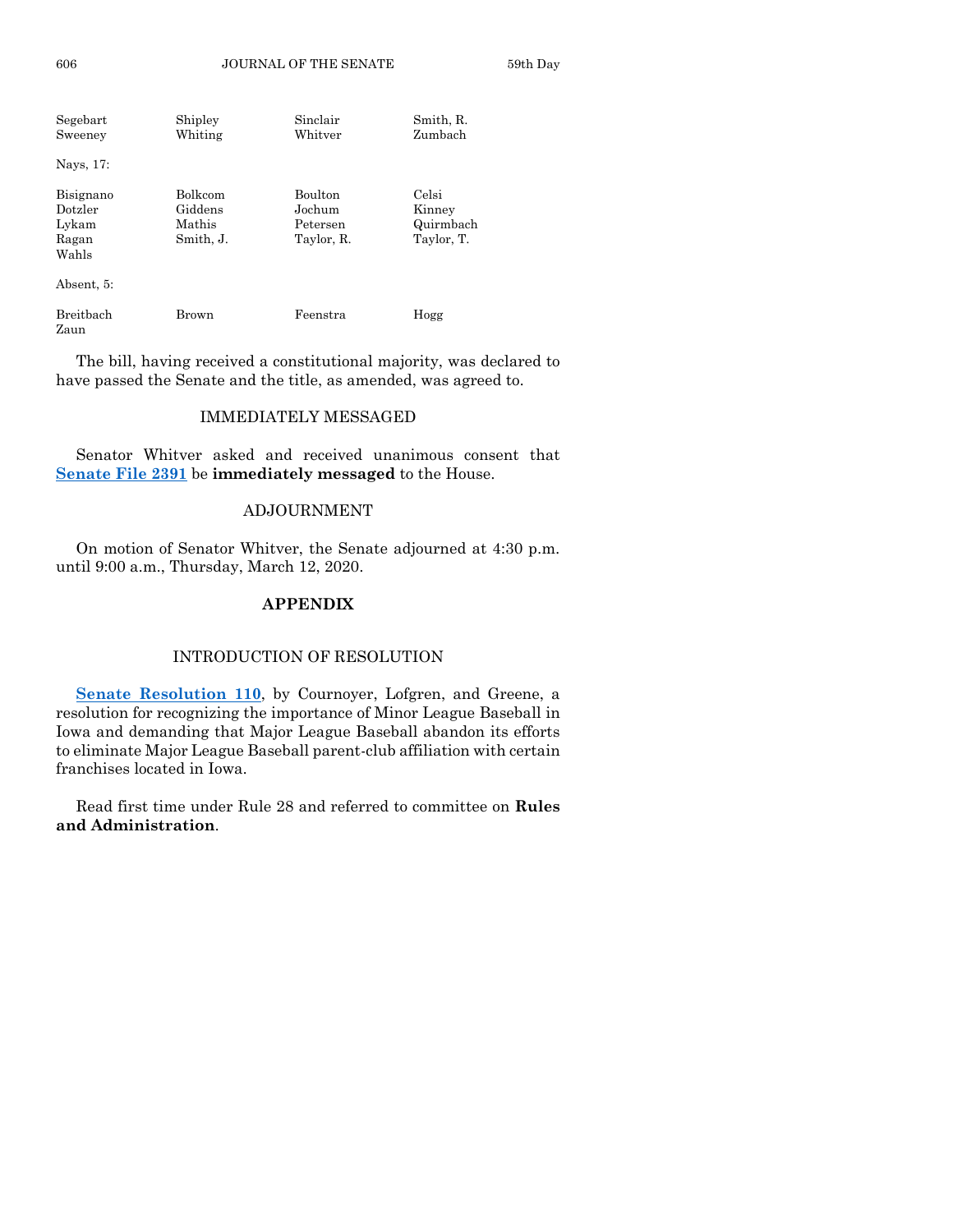## INTRODUCTION OF BILL

**[Senate File 2407](https://www.legis.iowa.gov/legislation/BillBook?ga=88&ba=SF2407)**, by Petersen, Giddens, Wahls, Mathis, Ragan, Boulton, Jochum, Celsi, J. Smith, Kinney, Dotzler, R. Taylor, Hogg, Bisignano, Lykam, Quirmbach, Bolkcom, and T. Taylor, a bill for an act relating to the child and dependent care credit and the early childhood development credit available against the individual income tax, and including effective date and retroactive applicability provisions.

Read first time under Rule 28 and referred to committee on **Ways and Means**.

## STUDY BILLS RECEIVED

#### **[SSB 3198](https://www.legis.iowa.gov/legislation/BillBook?ga=88&ba=SSB3198) Ways and Means**

Relating to property tax classifications, credits, assessment limitations, exemptions, and administration, making appropriations, and including effective date, applicability, and retroactive applicability provisions.

## **[SSB 3199](https://www.legis.iowa.gov/legislation/BillBook?ga=88&ba=SSB3199) Ways and Means**

Relating to state taxation and related laws of the state, including the administration by the department of revenue of certain tax credits and refunds, income taxes, moneys and credits taxes, sales and use taxes, partnership and pass-through entity audits, and by modifying provisions relating to the reinstatement of business entities, the assessment and valuation of property, and providing penalties, and including effective date and retroactive applicability provisions.

#### SUBCOMMITTEE ASSIGNMENTS

#### **[Senate File 2407](https://www.legis.iowa.gov/legislation/BillBook?ga=88&ba=SF2407)**

WAYS AND MEANS: Brown, Chair; Edler and Jochum

#### **[House File 2192](https://www.legis.iowa.gov/legislation/BillBook?ga=88&ba=HF2192)**

HUMAN RESOURCES: Edler, Chair; Mathis and Segebart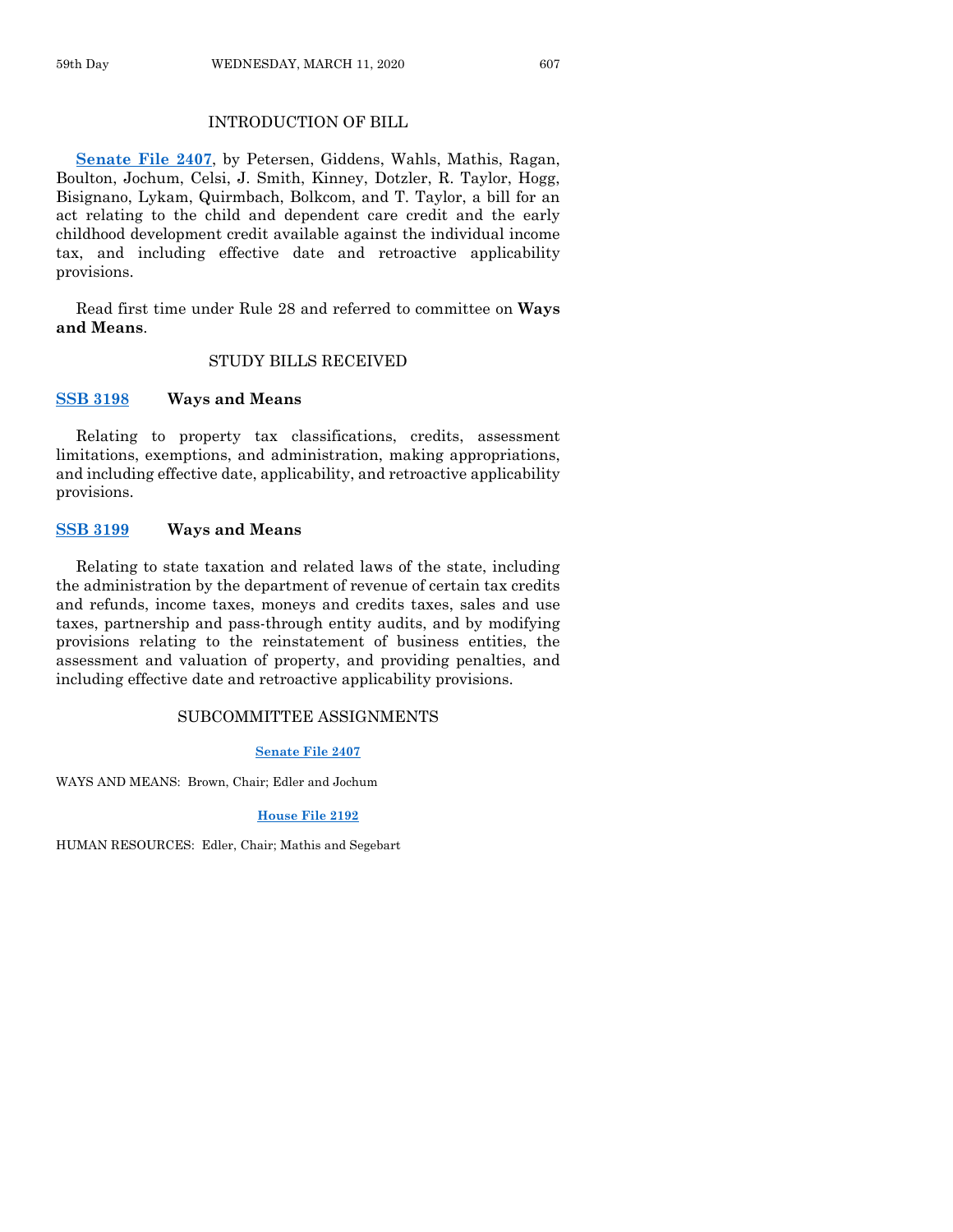#### **[House File 2270](https://www.legis.iowa.gov/legislation/BillBook?ga=88&ba=HF2270)**

HUMAN RESOURCES: Costello, Chair; Mathis and Segebart

#### **[House File 2271](https://www.legis.iowa.gov/legislation/BillBook?ga=88&ba=HF2271)**

HUMAN RESOURCES: Garrett, Chair; Jochum and Segebart

#### **[House File 2424](https://www.legis.iowa.gov/legislation/BillBook?ga=88&ba=HF2424)**

HUMAN RESOURCES: Costello, Chair; Edler and Mathis

#### **[House File 2485](https://www.legis.iowa.gov/legislation/BillBook?ga=88&ba=HF2485)**

HUMAN RESOURCES: Sweeney, Chair; Carlin and Quirmbach

## **[House File 2561](https://www.legis.iowa.gov/legislation/BillBook?ga=88&ba=HF2561)**

HUMAN RESOURCES: Segebart, Chair; Carlin and Jochum

#### **[House File 2573](https://www.legis.iowa.gov/legislation/BillBook?ga=88&ba=HF2573)**

WAYS AND MEANS: R. Smith, Chair; Chapman and Giddens

#### **[House File 2575](https://www.legis.iowa.gov/legislation/BillBook?ga=88&ba=HF2575)**

WAYS AND MEANS: Sweeney, Chair; Chapman and Wahls

#### **[House File 2600](https://www.legis.iowa.gov/legislation/BillBook?ga=88&ba=HF2600)**

HUMAN RESOURCES: Costello, Chair; Ragan and Segebart

#### **[SSB 3198](https://www.legis.iowa.gov/legislation/BillBook?ga=88&ba=SSB3198)**

WAYS AND MEANS: Chapman, Chair; Quirmbach and R. Smith

#### **[SSB 3199](https://www.legis.iowa.gov/legislation/BillBook?ga=88&ba=SSB3199)**

WAYS AND MEANS: Sweeney, Chair; Brown and Dotzler